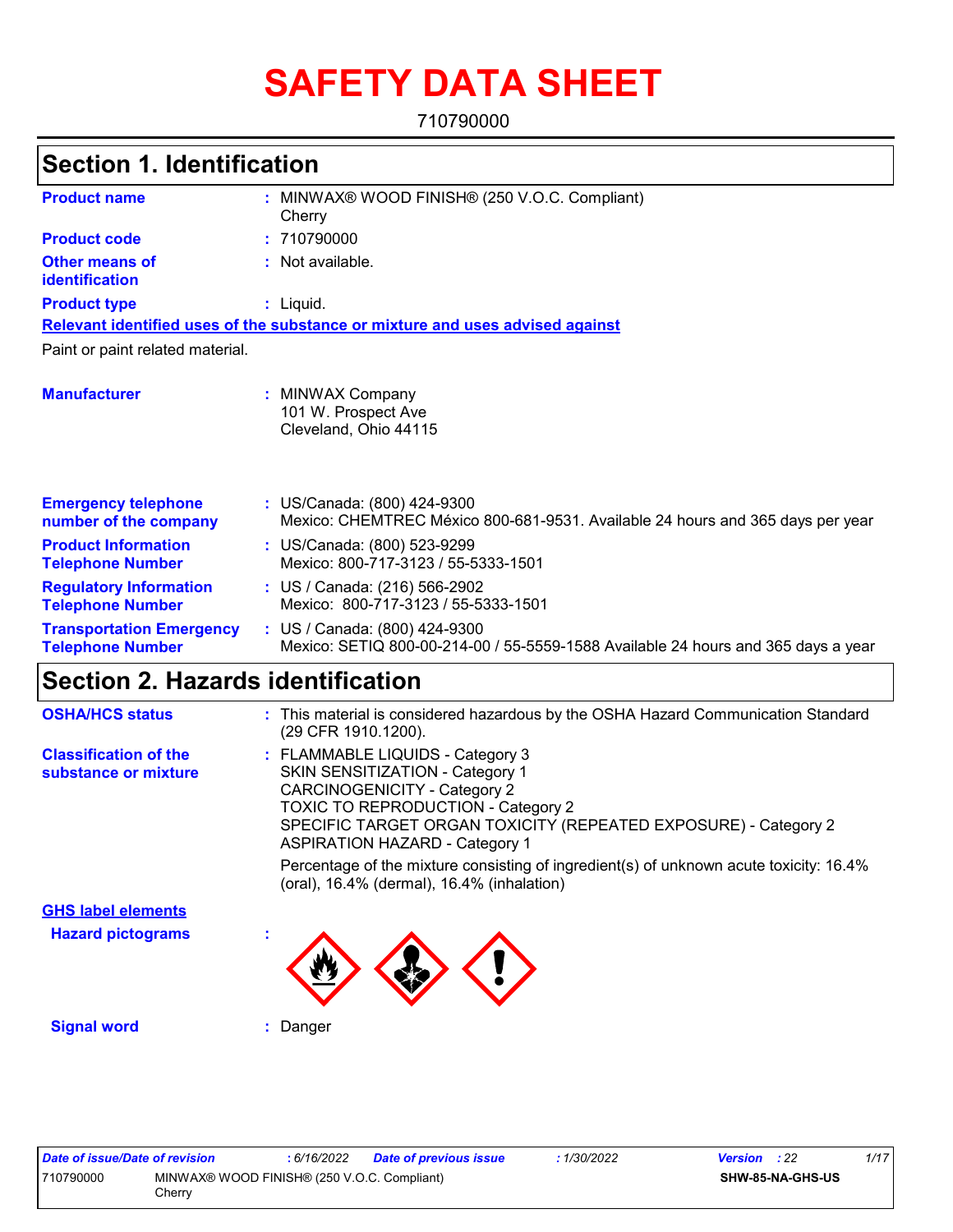# **Section 2. Hazards identification**

| <b>Hazard statements</b>                   | : Flammable liquid and vapor.<br>May be fatal if swallowed and enters airways.                                                                                                                                                                                                                                                                                                                                                                                                                                                                                                  |
|--------------------------------------------|---------------------------------------------------------------------------------------------------------------------------------------------------------------------------------------------------------------------------------------------------------------------------------------------------------------------------------------------------------------------------------------------------------------------------------------------------------------------------------------------------------------------------------------------------------------------------------|
|                                            | May cause an allergic skin reaction.                                                                                                                                                                                                                                                                                                                                                                                                                                                                                                                                            |
|                                            | Suspected of causing cancer.                                                                                                                                                                                                                                                                                                                                                                                                                                                                                                                                                    |
|                                            | Suspected of damaging fertility or the unborn child.                                                                                                                                                                                                                                                                                                                                                                                                                                                                                                                            |
|                                            | May cause damage to organs through prolonged or repeated exposure.                                                                                                                                                                                                                                                                                                                                                                                                                                                                                                              |
| <b>Precautionary statements</b>            |                                                                                                                                                                                                                                                                                                                                                                                                                                                                                                                                                                                 |
| <b>General</b>                             | : Read label before use. Keep out of reach of children. If medical advice is needed,<br>have product container or label at hand.                                                                                                                                                                                                                                                                                                                                                                                                                                                |
| <b>Prevention</b>                          | Obtain special instructions before use. Do not handle until all safety precautions have<br>÷.<br>been read and understood. Wear protective gloves, protective clothing and eye or face<br>protection. Keep away from heat, hot surfaces, sparks, open flames and other ignition<br>sources. No smoking. Use explosion-proof electrical, ventilating or lighting equipment.<br>Use non-sparking tools. Take action to prevent static discharges. Keep container<br>tightly closed. Do not breathe vapor. Contaminated work clothing must not be allowed<br>out of the workplace. |
| <b>Response</b>                            | : IF exposed or concerned: Get medical advice or attention. IF SWALLOWED:<br>Immediately call a POISON CENTER or doctor. Do NOT induce vomiting. IF ON SKIN<br>(or hair): Take off immediately all contaminated clothing. Rinse skin with water. Wash<br>contaminated clothing before reuse. IF ON SKIN: Wash with plenty of water. If skin<br>irritation or rash occurs: Get medical advice or attention.                                                                                                                                                                      |
| <b>Storage</b>                             | : Store locked up. Store in a well-ventilated place. Keep cool.                                                                                                                                                                                                                                                                                                                                                                                                                                                                                                                 |
| <b>Disposal</b>                            | : Dispose of contents and container in accordance with all local, regional, national and<br>international regulations.                                                                                                                                                                                                                                                                                                                                                                                                                                                          |
| <b>Supplemental label</b><br>elements      | DELAYED EFFECTS FROM LONG TERM OVEREXPOSURE. Contains solvents which<br>can cause permanent brain and nervous system damage. Intentional misuse by<br>deliberately concentrating and inhaling the contents can be harmful or fatal. WARNING:<br>This product contains chemicals known to the State of California to cause cancer and<br>birth defects or other reproductive harm.                                                                                                                                                                                               |
|                                            | This product contains a Significant New Use Rule (SNUR) Chemical. Do not allow this<br>product to enter drains, sewers, wastewater treatment systems, groundwater, streams,<br>lakes or ponds. See Environmental Data Sheet (EDS) for additional details.                                                                                                                                                                                                                                                                                                                       |
|                                            | Please refer to the SDS for additional information. Keep out of reach of children. Do not<br>transfer contents to other containers for storage.                                                                                                                                                                                                                                                                                                                                                                                                                                 |
| <b>Hazards not otherwise</b><br>classified | : DANGER: Rags, steel wool, other waste soaked with this product, and sanding residue<br>may spontaneously catch fire if improperly discarded. Immediately place rags, steel<br>wool, other waste soaked with this product, and sanding residue in a sealed, water-filled,<br>metal container. Dispose of in accordance with local fire regulations.                                                                                                                                                                                                                            |

# **Section 3. Composition/information on ingredients**

| Substance/mixture                              | : Mixture        |
|------------------------------------------------|------------------|
| <b>Other means of</b><br><i>identification</i> | : Not available. |

### **CAS number/other identifiers**

| <b>Ingredient name</b>               | % by weight | <b>CAS number</b> |
|--------------------------------------|-------------|-------------------|
| Heavy Naphthenic Petroleum Oil       | 225 - ≤50   | 64742-52-5        |
| Light Aliphatic Hydrocarbon          | 210 - <20   | 64742-47-8        |
| Mineral Spirits (Odorless)           | 1>،         | 64742-47-8        |
| Titanium Dioxide                     | l≤1         | 13463-67-7        |
| Xylene, mixed isomers                | $\leq$ 1    | 1330-20-7         |
| Methyl Ethyl Ketoxime                | $\leq 0.3$  | 96-29-7           |
| Hydrotreated Heavy Petroleum Naphtha | l≤0.3       | 64742-48-9        |
| Zirconium 2-Ethylhexanoate           | l≤0.3       | 22464-99-9        |

| Date of issue/Date of revision |        | : 6/16/2022                                 | <b>Date of previous issue</b> | 1/30/2022 | <b>Version</b> : 22 | 2/17 |
|--------------------------------|--------|---------------------------------------------|-------------------------------|-----------|---------------------|------|
| 710790000                      | Cherry | MINWAX® WOOD FINISH® (250 V.O.C. Compliant) |                               |           | SHW-85-NA-GHS-US    |      |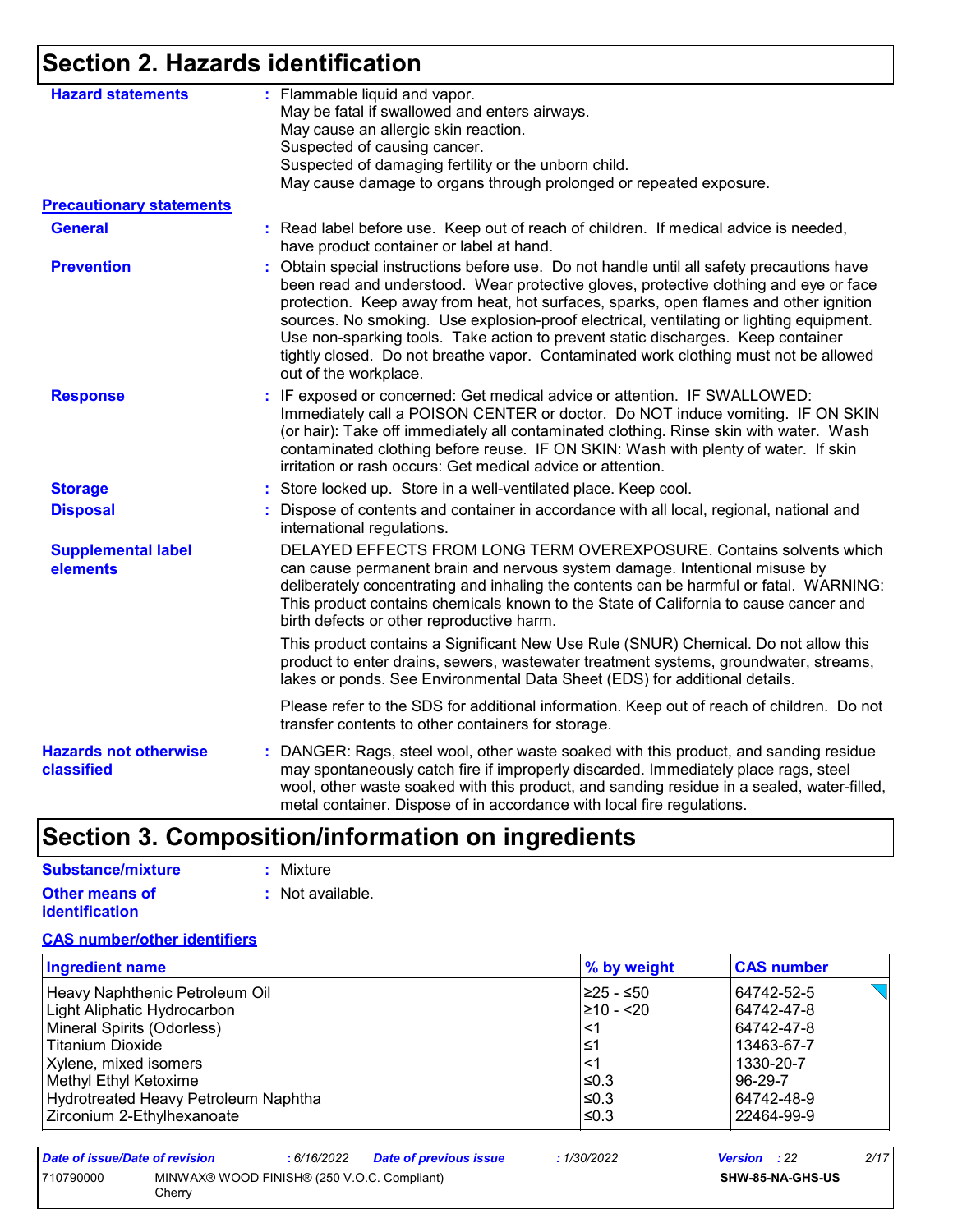## **Section 3. Composition/information on ingredients**

Any concentration shown as a range is to protect confidentiality or is due to batch variation.

**There are no additional ingredients present which, within the current knowledge of the supplier and in the concentrations applicable, are classified and hence require reporting in this section.**

**Occupational exposure limits, if available, are listed in Section 8.**

## **Section 4. First aid measures**

|                     | <b>Description of necessary first aid measures</b>                                                                                                                                                                                                                                                                                                                                                                                                                                                                                                                                                                                                                                                                                                      |
|---------------------|---------------------------------------------------------------------------------------------------------------------------------------------------------------------------------------------------------------------------------------------------------------------------------------------------------------------------------------------------------------------------------------------------------------------------------------------------------------------------------------------------------------------------------------------------------------------------------------------------------------------------------------------------------------------------------------------------------------------------------------------------------|
| <b>Eye contact</b>  | : Immediately flush eyes with plenty of water, occasionally lifting the upper and lower<br>eyelids. Check for and remove any contact lenses. Continue to rinse for at least 10<br>minutes. Get medical attention.                                                                                                                                                                                                                                                                                                                                                                                                                                                                                                                                       |
| <b>Inhalation</b>   | : Remove victim to fresh air and keep at rest in a position comfortable for breathing. If<br>not breathing, if breathing is irregular or if respiratory arrest occurs, provide artificial<br>respiration or oxygen by trained personnel. It may be dangerous to the person providing<br>aid to give mouth-to-mouth resuscitation. Get medical attention. If unconscious, place<br>in recovery position and get medical attention immediately. Maintain an open airway.<br>Loosen tight clothing such as a collar, tie, belt or waistband.                                                                                                                                                                                                               |
| <b>Skin contact</b> | : Wash with plenty of soap and water. Remove contaminated clothing and shoes. Wash<br>contaminated clothing thoroughly with water before removing it, or wear gloves.<br>Continue to rinse for at least 10 minutes. Get medical attention. In the event of any<br>complaints or symptoms, avoid further exposure. Wash clothing before reuse. Clean<br>shoes thoroughly before reuse.                                                                                                                                                                                                                                                                                                                                                                   |
| <b>Ingestion</b>    | : Get medical attention immediately. Call a poison center or physician. Wash out mouth<br>with water. Remove dentures if any. If material has been swallowed and the exposed<br>person is conscious, give small quantities of water to drink. Stop if the exposed person<br>feels sick as vomiting may be dangerous. Aspiration hazard if swallowed. Can enter<br>lungs and cause damage. Do not induce vomiting. If vomiting occurs, the head should<br>be kept low so that vomit does not enter the lungs. Never give anything by mouth to an<br>unconscious person. If unconscious, place in recovery position and get medical<br>attention immediately. Maintain an open airway. Loosen tight clothing such as a collar,<br>tie, belt or waistband. |

#### **Most important symptoms/effects, acute and delayed Potential acute health effects**

| Potential acute nealth effects      |                                                                                                                                                      |
|-------------------------------------|------------------------------------------------------------------------------------------------------------------------------------------------------|
| Eye contact                         | : No known significant effects or critical hazards.                                                                                                  |
| <b>Inhalation</b>                   | : No known significant effects or critical hazards.                                                                                                  |
| <b>Skin contact</b>                 | : May cause an allergic skin reaction.                                                                                                               |
| <b>Ingestion</b>                    | : May be fatal if swallowed and enters airways.                                                                                                      |
| <b>Over-exposure signs/symptoms</b> |                                                                                                                                                      |
| Eye contact                         | : No specific data.                                                                                                                                  |
| <b>Inhalation</b>                   | : Adverse symptoms may include the following:<br>reduced fetal weight<br>increase in fetal deaths<br>skeletal malformations                          |
| <b>Skin contact</b>                 | : Adverse symptoms may include the following:<br>irritation<br>redness<br>reduced fetal weight<br>increase in fetal deaths<br>skeletal malformations |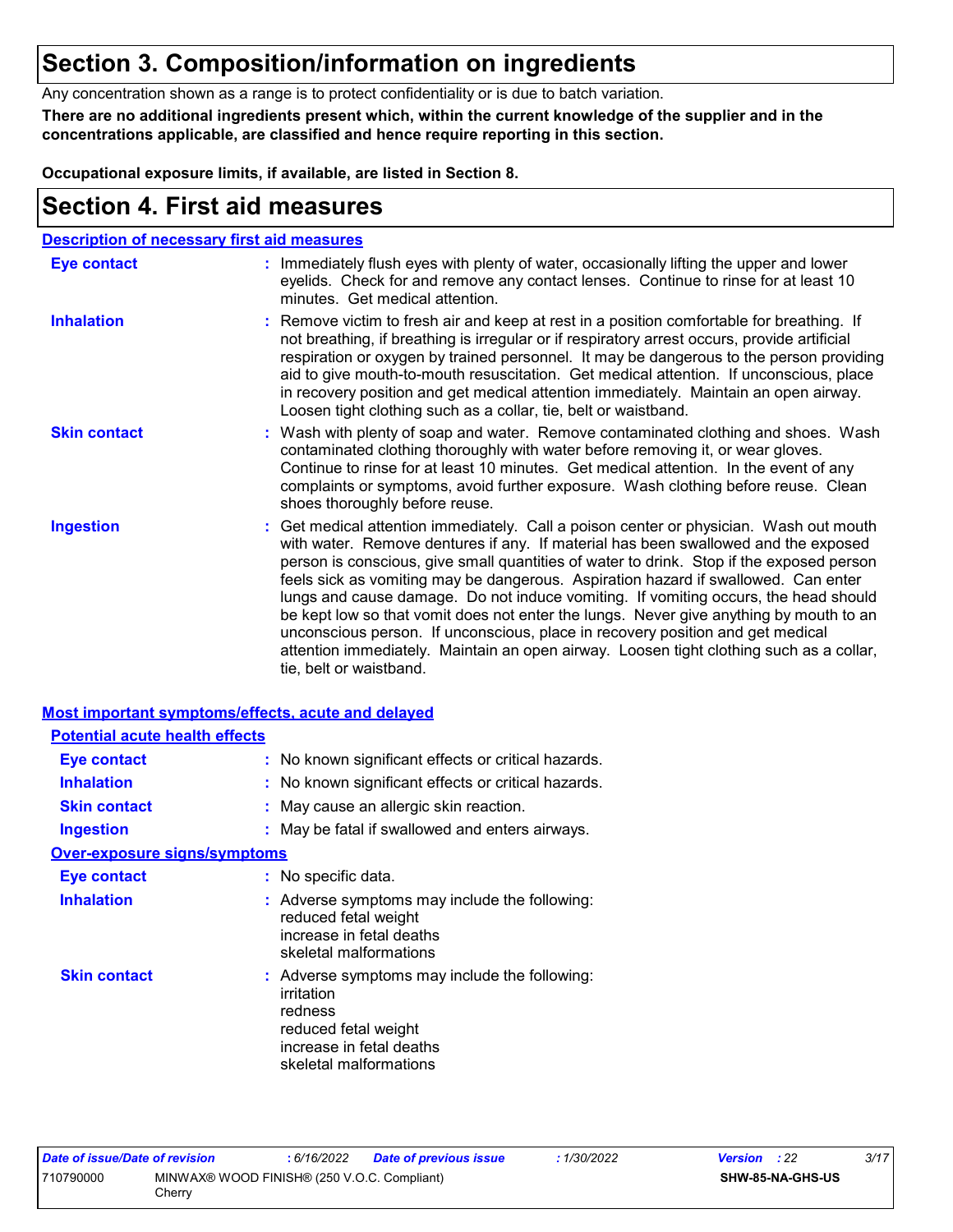# **Section 4. First aid measures**

| <b>Ingestion</b>                  | Adverse symptoms may include the following:<br>÷.<br>nausea or vomiting<br>reduced fetal weight<br>increase in fetal deaths                                                                                                                                           |
|-----------------------------------|-----------------------------------------------------------------------------------------------------------------------------------------------------------------------------------------------------------------------------------------------------------------------|
|                                   | skeletal malformations                                                                                                                                                                                                                                                |
|                                   | Indication of immediate medical attention and special treatment needed, if necessary                                                                                                                                                                                  |
| <b>Notes to physician</b>         | : Treat symptomatically. Contact poison treatment specialist immediately if large<br>quantities have been ingested or inhaled.                                                                                                                                        |
| <b>Specific treatments</b>        | : No specific treatment.                                                                                                                                                                                                                                              |
| <b>Protection of first-aiders</b> | : No action shall be taken involving any personal risk or without suitable training. It may<br>be dangerous to the person providing aid to give mouth-to-mouth resuscitation. Wash<br>contaminated clothing thoroughly with water before removing it, or wear gloves. |

#### **See toxicological information (Section 11)**

# **Section 5. Fire-fighting measures**

| <b>Extinguishing media</b>                               |                                                                                                                                                                                                                                                                                                                                                                                                                          |
|----------------------------------------------------------|--------------------------------------------------------------------------------------------------------------------------------------------------------------------------------------------------------------------------------------------------------------------------------------------------------------------------------------------------------------------------------------------------------------------------|
| <b>Suitable extinguishing</b><br>media                   | : Use dry chemical, $CO2$ , water spray (fog) or foam.                                                                                                                                                                                                                                                                                                                                                                   |
| <b>Unsuitable extinguishing</b><br>media                 | : Do not use water jet.                                                                                                                                                                                                                                                                                                                                                                                                  |
| <b>Specific hazards arising</b><br>from the chemical     | : Flammable liquid and vapor. Runoff to sewer may create fire or explosion hazard. In a<br>fire or if heated, a pressure increase will occur and the container may burst, with the risk<br>of a subsequent explosion. The vapor/gas is heavier than air and will spread along the<br>ground. Vapors may accumulate in low or confined areas or travel a considerable<br>distance to a source of ignition and flash back. |
| <b>Hazardous thermal</b><br>decomposition products       | Decomposition products may include the following materials:<br>carbon dioxide<br>carbon monoxide                                                                                                                                                                                                                                                                                                                         |
| <b>Special protective actions</b><br>for fire-fighters   | : Promptly isolate the scene by removing all persons from the vicinity of the incident if<br>there is a fire. No action shall be taken involving any personal risk or without suitable<br>training. Move containers from fire area if this can be done without risk. Use water<br>spray to keep fire-exposed containers cool.                                                                                            |
| <b>Special protective</b><br>equipment for fire-fighters | : Fire-fighters should wear appropriate protective equipment and self-contained breathing<br>apparatus (SCBA) with a full face-piece operated in positive pressure mode.                                                                                                                                                                                                                                                 |

# **Section 6. Accidental release measures**

|                                | <b>Personal precautions, protective equipment and emergency procedures</b>                                                                                                                                                                                                                                                                                                                                                                                                                      |
|--------------------------------|-------------------------------------------------------------------------------------------------------------------------------------------------------------------------------------------------------------------------------------------------------------------------------------------------------------------------------------------------------------------------------------------------------------------------------------------------------------------------------------------------|
| For non-emergency<br>personnel | : No action shall be taken involving any personal risk or without suitable training.<br>Evacuate surrounding areas. Keep unnecessary and unprotected personnel from<br>entering. Do not touch or walk through spilled material. Shut off all ignition sources.<br>No flares, smoking or flames in hazard area. Avoid breathing vapor or mist. Provide<br>adequate ventilation. Wear appropriate respirator when ventilation is inadequate. Put<br>on appropriate personal protective equipment. |
|                                | For emergency responders : If specialized clothing is required to deal with the spillage, take note of any information in<br>Section 8 on suitable and unsuitable materials. See also the information in "For non-<br>emergency personnel".                                                                                                                                                                                                                                                     |

| Date of issue/Date of revision |                                                       | 6/16/2022 | <b>Date of previous issue</b> | 1/30/2022 | <b>Version</b> : 22 |                         | 4/17 |
|--------------------------------|-------------------------------------------------------|-----------|-------------------------------|-----------|---------------------|-------------------------|------|
| 710790000                      | MINWAX® WOOD FINISH® (250 V.O.C. Compliant)<br>Cherrv |           |                               |           |                     | <b>SHW-85-NA-GHS-US</b> |      |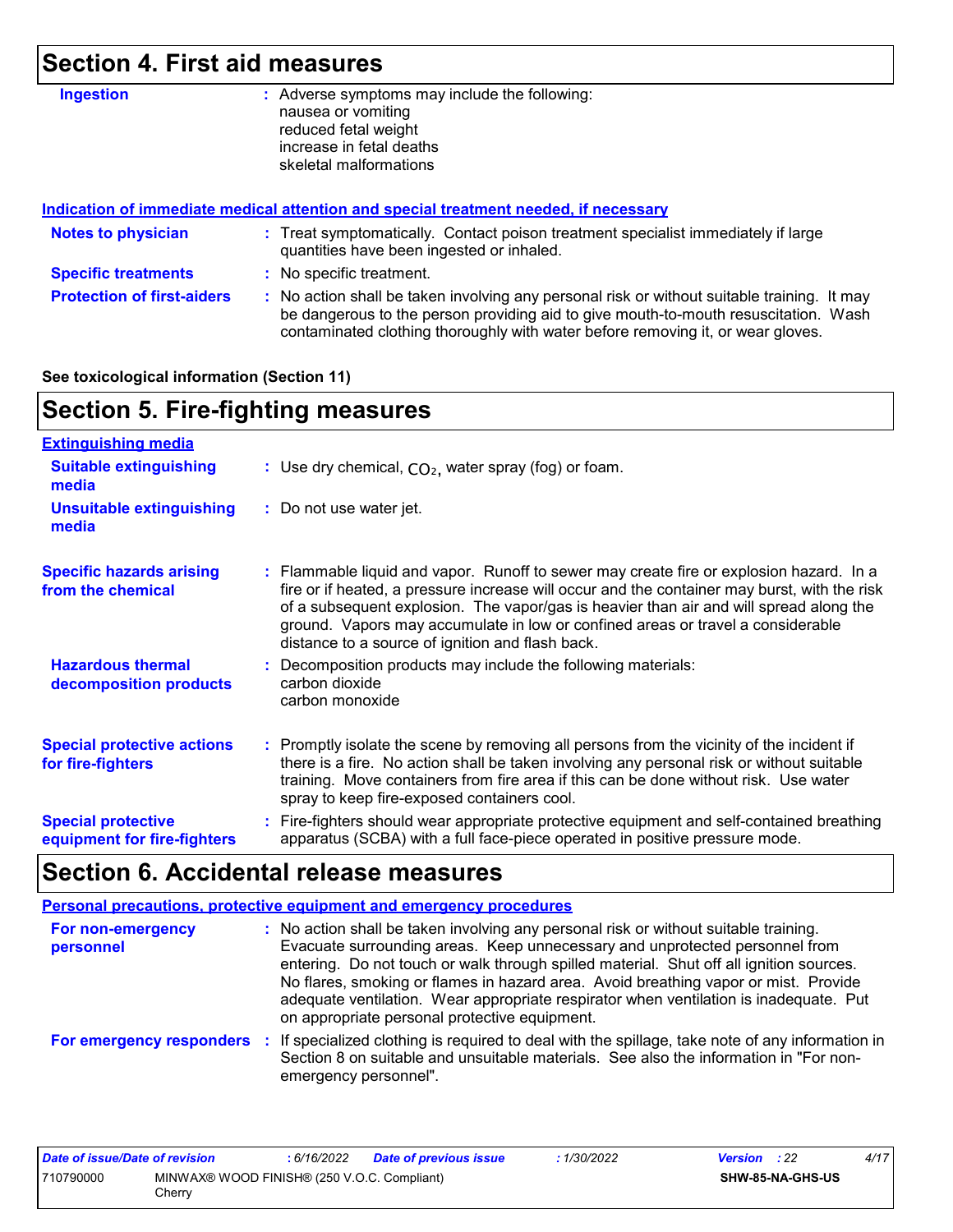### **Section 6. Accidental release measures**

#### **Environmental precautions : This product contains a Significant New Use Rule (SNUR) Chemical. Do not allow this product to enter drains, sewers, wastewater treatment systems, groundwater, streams, lakes or ponds. See Environmental Data Sheet (EDS) for additional details.**

Avoid dispersal of spilled material and runoff and contact with soil, waterways, drains and sewers. Inform the relevant authorities if the product has caused environmental pollution (sewers, waterways, soil or air).

#### **Methods and materials for containment and cleaning up**

#### : Stop leak if without risk. Move containers from spill area. Use spark-proof tools and explosion-proof equipment. Dilute with water and mop up if water-soluble. Alternatively, or if water-insoluble, absorb with an inert dry material and place in an appropriate waste disposal container. Dispose of via a licensed waste disposal contractor. **Small spill :**

Stop leak if without risk. Move containers from spill area. Use spark-proof tools and explosion-proof equipment. Approach release from upwind. Prevent entry into sewers, water courses, basements or confined areas. Wash spillages into an effluent treatment plant or proceed as follows. Contain and collect spillage with non-combustible, absorbent material e.g. sand, earth, vermiculite or diatomaceous earth and place in container for disposal according to local regulations (see Section 13). Dispose of via a licensed waste disposal contractor. Contaminated absorbent material may pose the same hazard as the spilled product. Note: see Section 1 for emergency contact information and Section 13 for waste disposal. **Large spill :**

### **Section 7. Handling and storage**

#### **Precautions for safe handling**

| <b>Protective measures</b>                                                       | : Put on appropriate personal protective equipment (see Section 8). Persons with a<br>history of skin sensitization problems should not be employed in any process in which<br>this product is used. Avoid exposure - obtain special instructions before use. Avoid<br>exposure during pregnancy. Do not handle until all safety precautions have been read<br>and understood. Do not get in eyes or on skin or clothing. Do not breathe vapor or mist.<br>Do not swallow. Use only with adequate ventilation. Wear appropriate respirator when<br>ventilation is inadequate. Do not enter storage areas and confined spaces unless<br>adequately ventilated. Keep in the original container or an approved alternative made<br>from a compatible material, kept tightly closed when not in use. Store and use away<br>from heat, sparks, open flame or any other ignition source. Use explosion-proof<br>electrical (ventilating, lighting and material handling) equipment. Use only non-sparking<br>tools. Take precautionary measures against electrostatic discharges. Empty containers<br>retain product residue and can be hazardous. Do not reuse container. |
|----------------------------------------------------------------------------------|----------------------------------------------------------------------------------------------------------------------------------------------------------------------------------------------------------------------------------------------------------------------------------------------------------------------------------------------------------------------------------------------------------------------------------------------------------------------------------------------------------------------------------------------------------------------------------------------------------------------------------------------------------------------------------------------------------------------------------------------------------------------------------------------------------------------------------------------------------------------------------------------------------------------------------------------------------------------------------------------------------------------------------------------------------------------------------------------------------------------------------------------------------------------|
| <b>Advice on general</b><br>occupational hygiene                                 | : Eating, drinking and smoking should be prohibited in areas where this material is<br>handled, stored and processed. Workers should wash hands and face before eating,<br>drinking and smoking. Remove contaminated clothing and protective equipment before<br>entering eating areas. See also Section 8 for additional information on hygiene<br>measures.                                                                                                                                                                                                                                                                                                                                                                                                                                                                                                                                                                                                                                                                                                                                                                                                        |
| <b>Conditions for safe storage,</b><br>including any<br><b>incompatibilities</b> | Store in accordance with local regulations. Store in a segregated and approved area.<br>Store in original container protected from direct sunlight in a dry, cool and well-ventilated<br>area, away from incompatible materials (see Section 10) and food and drink. Store<br>locked up. Eliminate all ignition sources. Separate from oxidizing materials. Keep<br>container tightly closed and sealed until ready for use. Containers that have been<br>opened must be carefully resealed and kept upright to prevent leakage. Do not store in<br>unlabeled containers. Use appropriate containment to avoid environmental<br>contamination. See Section 10 for incompatible materials before handling or use.                                                                                                                                                                                                                                                                                                                                                                                                                                                     |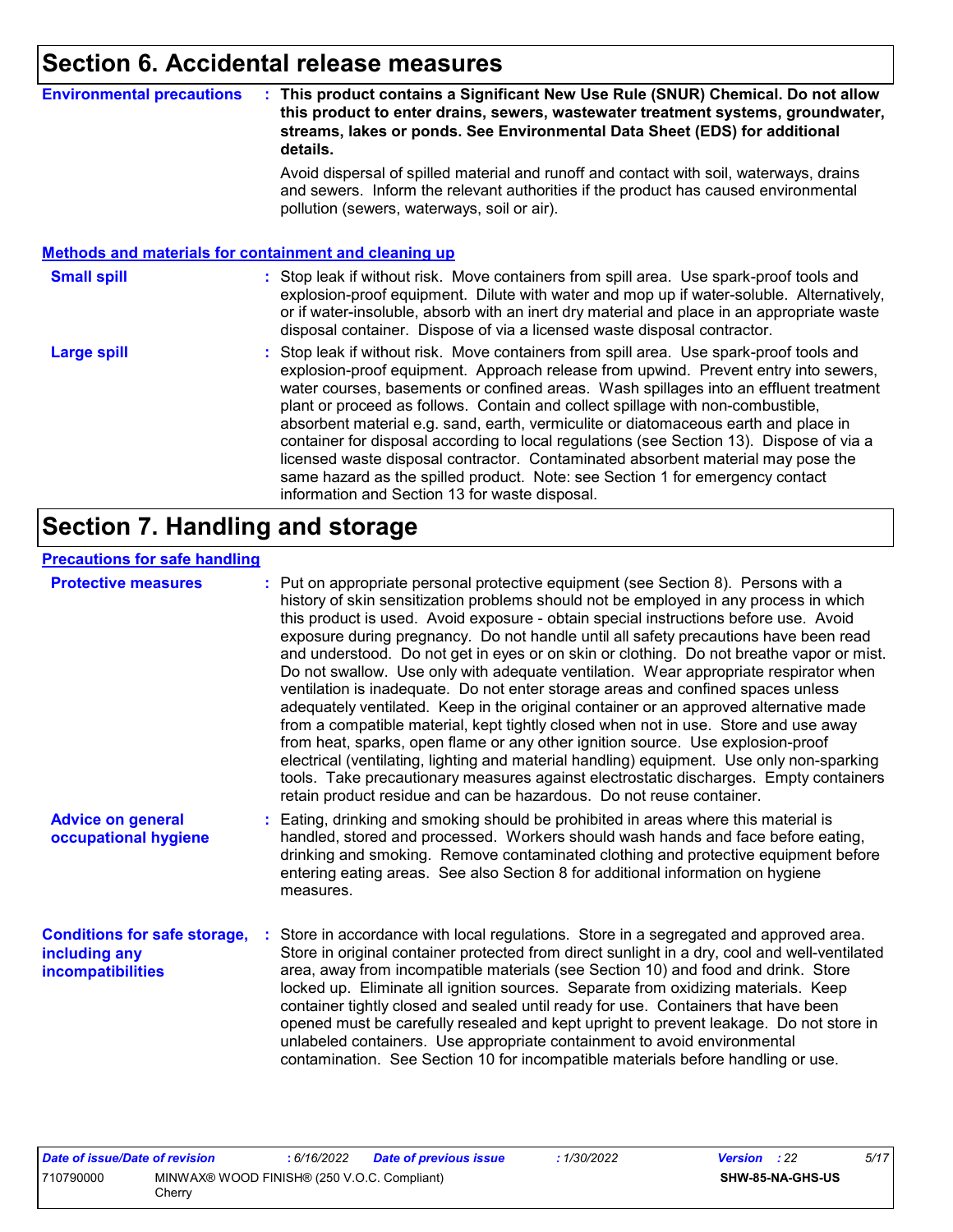#### **Control parameters**

**Occupational exposure limits (OSHA United States)**

| <b>Ingredient name</b>                                             | CAS#                     | <b>Exposure limits</b>                                                                                                                                                                                                                                                                                                                                                     |
|--------------------------------------------------------------------|--------------------------|----------------------------------------------------------------------------------------------------------------------------------------------------------------------------------------------------------------------------------------------------------------------------------------------------------------------------------------------------------------------------|
| Heavy Naphthenic Petroleum Oil                                     | 64742-52-5               | ACGIH TLV (United States, 1/2021).<br>TWA: 5 mg/m <sup>3</sup> 8 hours. Form: Inhalable<br>fraction<br>OSHA PEL (United States, 5/2018).<br>TWA: 5 mg/m <sup>3</sup> 8 hours.<br>NIOSH REL (United States, 10/2020).<br>TWA: 5 mg/m <sup>3</sup> 10 hours. Form: Mist<br>STEL: 10 mg/m <sup>3</sup> 15 minutes. Form: Mist                                                 |
| Light Aliphatic Hydrocarbon                                        | 64742-47-8               | ACGIH TLV (United States, 1/2021).<br>Absorbed through skin.<br>TWA: 200 mg/m <sup>3</sup> , (as total hydrocarbon<br>vapor) 8 hours.                                                                                                                                                                                                                                      |
| Mineral Spirits (Odorless)                                         | 64742-47-8               | ACGIH TLV (United States, 1/2021).<br>Absorbed through skin.<br>TWA: 200 mg/m <sup>3</sup> , (as total hydrocarbon<br>vapor) 8 hours.                                                                                                                                                                                                                                      |
| <b>Titanium Dioxide</b>                                            | 13463-67-7               | ACGIH TLV (United States, 1/2021).<br>TWA: 10 mg/m <sup>3</sup> 8 hours.<br>OSHA PEL (United States, 5/2018).<br>TWA: 15 mg/m <sup>3</sup> 8 hours. Form: Total dust                                                                                                                                                                                                       |
| Xylene, mixed isomers                                              | 1330-20-7                | ACGIH TLV (United States, 1/2021).<br>TWA: 100 ppm 8 hours.<br>TWA: 434 mg/m <sup>3</sup> 8 hours.<br>STEL: 150 ppm 15 minutes.<br>STEL: 651 mg/m <sup>3</sup> 15 minutes.<br>OSHA PEL (United States, 5/2018).<br>TWA: 100 ppm 8 hours.<br>TWA: $435 \text{ mg/m}^3$ 8 hours.                                                                                             |
| Methyl Ethyl Ketoxime                                              | 96-29-7                  | OARS WEEL (United States, 1/2021). Skin<br>sensitizer.<br>TWA: 10 ppm 8 hours.                                                                                                                                                                                                                                                                                             |
| Hydrotreated Heavy Petroleum Naphtha<br>Zirconium 2-Ethylhexanoate | 64742-48-9<br>22464-99-9 | None.<br>ACGIH TLV (United States, 1/2021).<br>TWA: $5 \text{ mg/m}^3$ , (as Zr) 8 hours.<br>STEL: 10 mg/m <sup>3</sup> , (as Zr) 15 minutes.<br>NIOSH REL (United States, 10/2020).<br>TWA: $5 \text{ mg/m}^3$ , (as Zr) 10 hours.<br>STEL: 10 mg/m <sup>3</sup> , (as Zr) 15 minutes.<br>OSHA PEL (United States, 5/2018).<br>TWA: $5 \text{ mg/m}^3$ , (as Zr) 8 hours. |

### **Occupational exposure limits (Canada)**

| <b>Ingredient name</b>         |                                                       |            |                               | CAS#       | <b>Exposure limits</b>                                                                                                                                                                                                                    |                                                                                                                |                  |      |
|--------------------------------|-------------------------------------------------------|------------|-------------------------------|------------|-------------------------------------------------------------------------------------------------------------------------------------------------------------------------------------------------------------------------------------------|----------------------------------------------------------------------------------------------------------------|------------------|------|
|                                | Petroleum refining, hydrotreated light distillate     |            |                               | 64742-47-8 | <b>CA British Columbia Provincial (Canada,</b><br>6/2021). Absorbed through skin.<br>vapour) 8 hours.<br>CA Alberta Provincial (Canada, 6/2018).<br>Absorbed through skin.<br>vapour) 8 hours.<br>CA Ontario Provincial (Canada, 6/2019). | TWA: 200 mg/m <sup>3</sup> , (as total hydrocarbon<br>8 hrs OEL: 200 mg/m <sup>3</sup> , (as total hydrocarbon |                  |      |
| Date of issue/Date of revision |                                                       | :6/16/2022 | <b>Date of previous issue</b> |            | :1/30/2022                                                                                                                                                                                                                                | <b>Version</b> : 22                                                                                            |                  | 6/17 |
| 710790000                      | MINWAX® WOOD FINISH® (250 V.O.C. Compliant)<br>Cherry |            |                               |            |                                                                                                                                                                                                                                           |                                                                                                                | SHW-85-NA-GHS-US |      |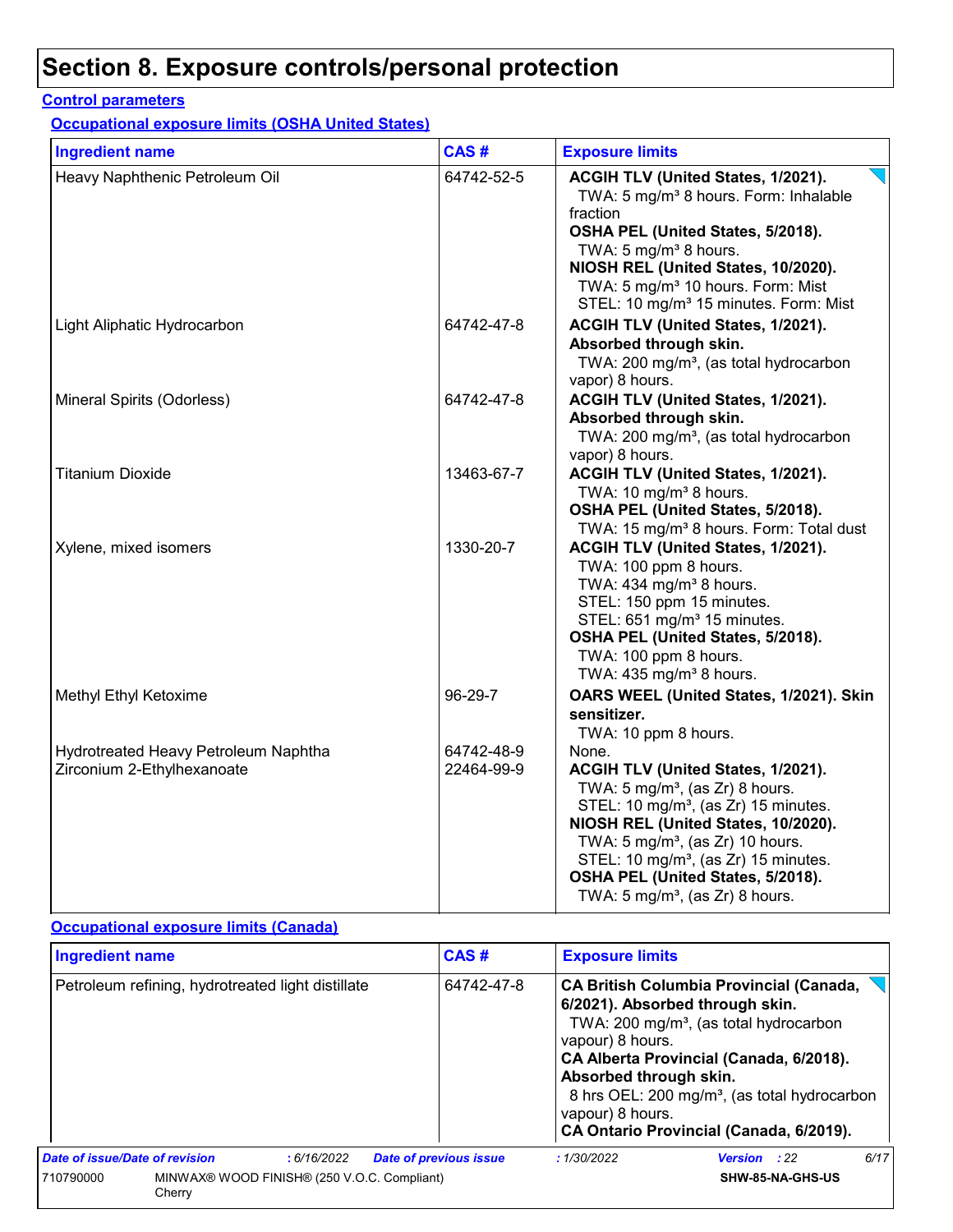|                                                   |            | Absorbed through skin.<br>TWA: 200 mg/m <sup>3</sup> , (as total hydrocarbon<br>vapour) 8 hours.                                                                                                                                                                                                                                                                                                                                                                                                                                                                                                                                                                                                                                   |
|---------------------------------------------------|------------|------------------------------------------------------------------------------------------------------------------------------------------------------------------------------------------------------------------------------------------------------------------------------------------------------------------------------------------------------------------------------------------------------------------------------------------------------------------------------------------------------------------------------------------------------------------------------------------------------------------------------------------------------------------------------------------------------------------------------------|
| Petroleum refining, hydrotreated light distillate | 64742-47-8 | <b>CA British Columbia Provincial (Canada,</b><br>6/2021). Absorbed through skin.<br>TWA: 200 mg/m <sup>3</sup> , (as total hydrocarbon<br>vapour) 8 hours.<br>CA Alberta Provincial (Canada, 6/2018).<br>Absorbed through skin.<br>8 hrs OEL: 200 mg/m <sup>3</sup> , (as total hydrocarbon<br>vapour) 8 hours.<br>CA Ontario Provincial (Canada, 6/2019).<br>Absorbed through skin.<br>TWA: 200 mg/m <sup>3</sup> , (as total hydrocarbon                                                                                                                                                                                                                                                                                        |
| Titanium dioxide                                  | 13463-67-7 | vapour) 8 hours.<br><b>CA British Columbia Provincial (Canada,</b><br>$6/2021$ ).<br>TWA: 10 mg/m <sup>3</sup> 8 hours. Form: Total dust<br>TWA: 3 mg/m <sup>3</sup> 8 hours. Form: respirable<br>fraction<br>CA Quebec Provincial (Canada, 6/2021).<br>TWAEV: 10 mg/m <sup>3</sup> 8 hours. Form: Total dust.<br>CA Alberta Provincial (Canada, 6/2018).<br>8 hrs OEL: 10 mg/m <sup>3</sup> 8 hours.<br>CA Ontario Provincial (Canada, 6/2019).<br>TWA: 10 mg/m <sup>3</sup> 8 hours.<br><b>CA Saskatchewan Provincial (Canada,</b><br>7/2013).<br>STEL: 20 mg/m <sup>3</sup> 15 minutes.<br>TWA: 10 mg/m <sup>3</sup> 8 hours.                                                                                                   |
| Xylene                                            | 1330-20-7  | CA Alberta Provincial (Canada, 6/2018).<br>8 hrs OEL: 100 ppm 8 hours.<br>15 min OEL: 651 mg/m <sup>3</sup> 15 minutes.<br>15 min OEL: 150 ppm 15 minutes.<br>8 hrs OEL: 434 mg/m <sup>3</sup> 8 hours.<br><b>CA British Columbia Provincial (Canada,</b><br>6/2021).<br>TWA: 100 ppm 8 hours.<br>STEL: 150 ppm 15 minutes.<br>CA Quebec Provincial (Canada, 6/2021).<br>TWAEV: 100 ppm 8 hours.<br>TWAEV: 434 mg/m <sup>3</sup> 8 hours.<br>STEV: 150 ppm 15 minutes.<br>STEV: 651 mg/m <sup>3</sup> 15 minutes.<br>CA Ontario Provincial (Canada, 6/2019).<br>STEL: 150 ppm 15 minutes.<br>TWA: 100 ppm 8 hours.<br><b>CA Saskatchewan Provincial (Canada,</b><br>7/2013).<br>STEL: 150 ppm 15 minutes.<br>TWA: 100 ppm 8 hours. |
| Methyl Ethyl Ketoxime                             | 96-29-7    | OARS WEEL (United States, 1/2021). Skin<br>sensitizer.                                                                                                                                                                                                                                                                                                                                                                                                                                                                                                                                                                                                                                                                             |
| Zirconium 2-Ethylhexanoate                        | 22464-99-9 | TWA: 10 ppm 8 hours.<br>CA Alberta Provincial (Canada, 6/2018).<br>8 hrs OEL: 5 mg/m <sup>3</sup> , (as Zr) 8 hours.                                                                                                                                                                                                                                                                                                                                                                                                                                                                                                                                                                                                               |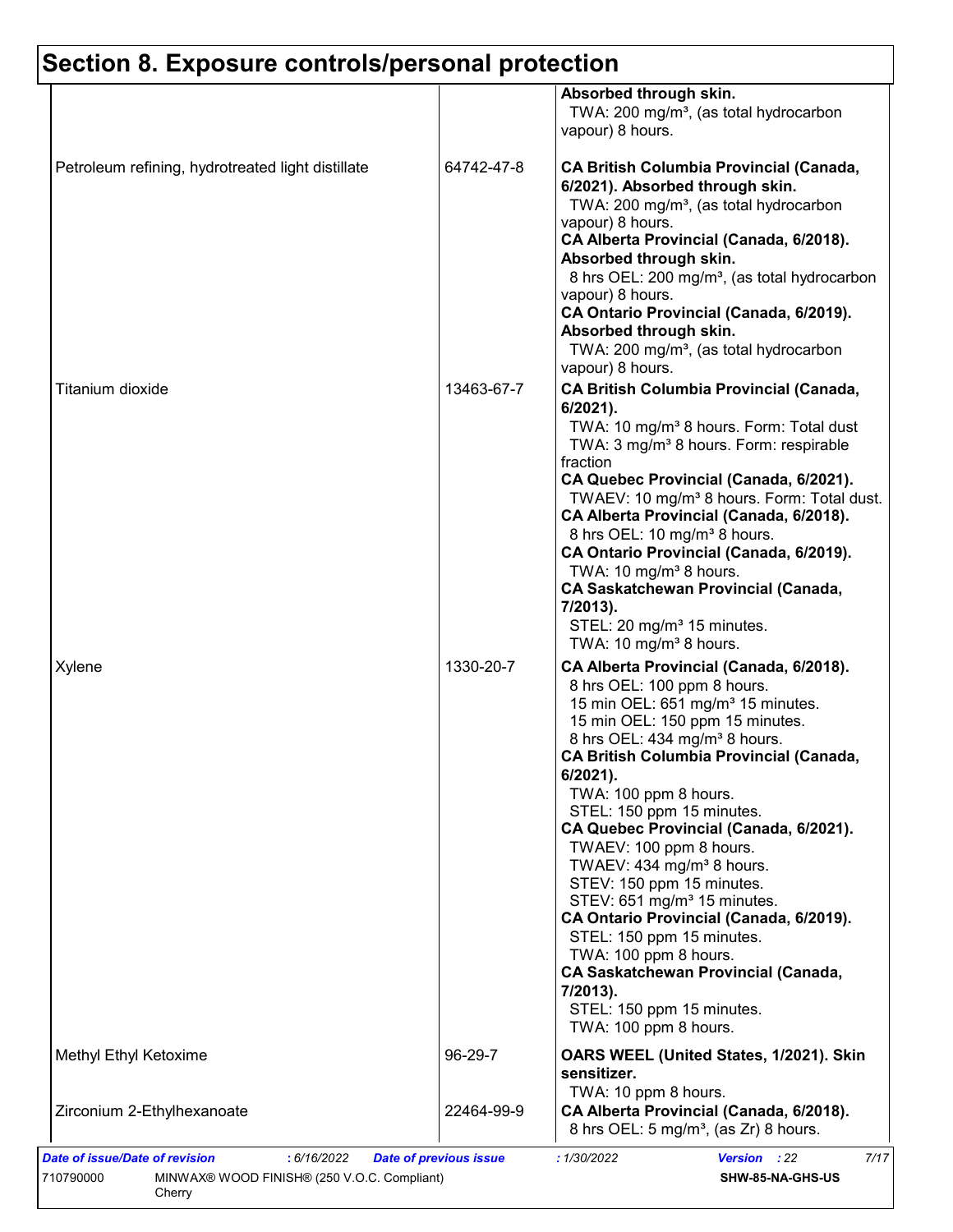|                 |          | 15 min OEL: 10 mg/m <sup>3</sup> , (as Zr) 15 minutes.<br><b>CA British Columbia Provincial (Canada,</b><br>$6/2021$ ).<br>TWA: $5 \text{ mg/m}^3$ , (as Zr) 8 hours.<br>STEL: 10 mg/m <sup>3</sup> , (as Zr) 15 minutes.<br>CA Quebec Provincial (Canada, 6/2021).<br>TWAEV: $5 \text{ mg/m}^3$ , (as Zr) 8 hours.<br>STEV: 10 mg/m <sup>3</sup> , (as Zr) 15 minutes.<br>CA Ontario Provincial (Canada, 6/2019).<br>STEL: 10 mg/m <sup>3</sup> , (as Zr) 15 minutes.<br>TWA: 5 mg/m <sup>3</sup> , (as Zr) 8 hours. |
|-----------------|----------|-----------------------------------------------------------------------------------------------------------------------------------------------------------------------------------------------------------------------------------------------------------------------------------------------------------------------------------------------------------------------------------------------------------------------------------------------------------------------------------------------------------------------|
| 2-Butoxyethanol | 111-76-2 | CA Alberta Provincial (Canada, 6/2018).<br>8 hrs OEL: 97 mg/m <sup>3</sup> 8 hours.<br>8 hrs OEL: 20 ppm 8 hours.<br><b>CA British Columbia Provincial (Canada,</b><br>$6/2021$ ).<br>TWA: 20 ppm 8 hours.<br>CA Ontario Provincial (Canada, 6/2019).<br>TWA: 20 ppm 8 hours.<br>CA Quebec Provincial (Canada, 6/2021).<br>TWAEV: 20 ppm 8 hours.<br><b>CA Saskatchewan Provincial (Canada,</b><br>$7/2013$ ).<br>STEL: 30 ppm 15 minutes.<br>TWA: 20 ppm 8 hours.                                                    |

#### **Occupational exposure limits (Mexico)**

|                             | CAS#       | <b>Exposure limits</b>                                                                                                                       |
|-----------------------------|------------|----------------------------------------------------------------------------------------------------------------------------------------------|
| Light Aliphatic Hydrocarbon | 64742-47-8 | <b>ACGIH TLV (United States, 1/2021).</b><br>Absorbed through skin.<br>TWA: 200 mg/m <sup>3</sup> , (as total hydrocarbon<br>vapor) 8 hours. |
| Zirconium 2-Ethylhexanoate  | 22464-99-9 | NOM-010-STPS-2014 (Mexico, 4/2016).<br>TWA: $5 \text{ mg/m}^3$ , (as Zr) 8 hours.<br>STEL: 10 mg/m <sup>3</sup> , (as Zr) 15 minutes.        |

| <b>Appropriate engineering</b><br>controls          | : Use only with adequate ventilation. Use process enclosures, local exhaust ventilation or<br>other engineering controls to keep worker exposure to airborne contaminants below any<br>recommended or statutory limits. The engineering controls also need to keep gas,<br>vapor or dust concentrations below any lower explosive limits. Use explosion-proof<br>ventilation equipment. |
|-----------------------------------------------------|-----------------------------------------------------------------------------------------------------------------------------------------------------------------------------------------------------------------------------------------------------------------------------------------------------------------------------------------------------------------------------------------|
| <b>Environmental exposure</b><br><b>controls</b>    | This product contains a Significant New Use Rule (SNUR) Chemical. Do not allow<br>this product to enter drains, sewers, wastewater treatment systems, groundwater,<br>streams, lakes or ponds. See Environmental Data Sheet (EDS) for additional<br>details.                                                                                                                            |
|                                                     | Emissions from ventilation or work process equipment should be checked to ensure<br>they comply with the requirements of environmental protection legislation. In some<br>cases, fume scrubbers, filters or engineering modifications to the process equipment<br>will be necessary to reduce emissions to acceptable levels.                                                           |
| والمستحدث والمتحالف والمستحد المتحامل للتلامي المنا |                                                                                                                                                                                                                                                                                                                                                                                         |

#### **Individual protection measures**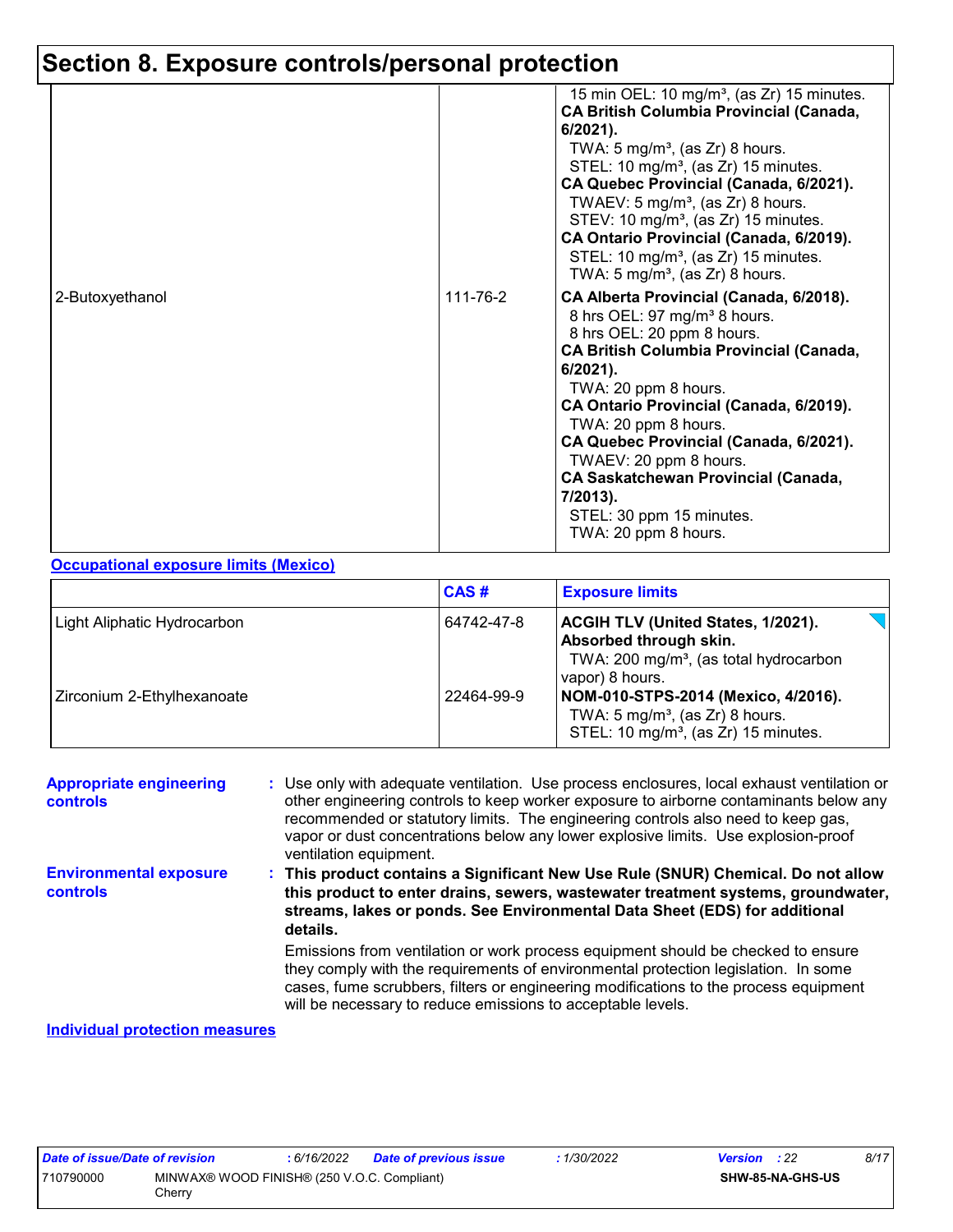| <b>Hygiene measures</b>       | : Wash hands, forearms and face thoroughly after handling chemical products, before<br>eating, smoking and using the lavatory and at the end of the working period.<br>Appropriate techniques should be used to remove potentially contaminated clothing.<br>Contaminated work clothing should not be allowed out of the workplace. Wash<br>contaminated clothing before reusing. Ensure that eyewash stations and safety<br>showers are close to the workstation location.                                                                                                                                            |
|-------------------------------|------------------------------------------------------------------------------------------------------------------------------------------------------------------------------------------------------------------------------------------------------------------------------------------------------------------------------------------------------------------------------------------------------------------------------------------------------------------------------------------------------------------------------------------------------------------------------------------------------------------------|
| <b>Eye/face protection</b>    | : Safety eyewear complying with an approved standard should be used when a risk<br>assessment indicates this is necessary to avoid exposure to liquid splashes, mists,<br>gases or dusts. If contact is possible, the following protection should be worn, unless<br>the assessment indicates a higher degree of protection: safety glasses with side-<br>shields.                                                                                                                                                                                                                                                     |
| <b>Skin protection</b>        |                                                                                                                                                                                                                                                                                                                                                                                                                                                                                                                                                                                                                        |
| <b>Hand protection</b>        | : Chemical-resistant, impervious gloves complying with an approved standard should be<br>worn at all times when handling chemical products if a risk assessment indicates this is<br>necessary. Considering the parameters specified by the glove manufacturer, check<br>during use that the gloves are still retaining their protective properties. It should be<br>noted that the time to breakthrough for any glove material may be different for different<br>glove manufacturers. In the case of mixtures, consisting of several substances, the<br>protection time of the gloves cannot be accurately estimated. |
| <b>Body protection</b>        | : Personal protective equipment for the body should be selected based on the task being<br>performed and the risks involved and should be approved by a specialist before<br>handling this product. When there is a risk of ignition from static electricity, wear anti-<br>static protective clothing. For the greatest protection from static discharges, clothing<br>should include anti-static overalls, boots and gloves.                                                                                                                                                                                         |
| <b>Other skin protection</b>  | : Appropriate footwear and any additional skin protection measures should be selected<br>based on the task being performed and the risks involved and should be approved by a<br>specialist before handling this product.                                                                                                                                                                                                                                                                                                                                                                                              |
| <b>Respiratory protection</b> | : Based on the hazard and potential for exposure, select a respirator that meets the<br>appropriate standard or certification. Respirators must be used according to a<br>respiratory protection program to ensure proper fitting, training, and other important<br>aspects of use.                                                                                                                                                                                                                                                                                                                                    |

# **Section 9. Physical and chemical properties**

The conditions of measurement of all properties are at standard temperature and pressure unless otherwise indicated.

| <b>Appearance</b>                                                 |                                                            |                        |      |
|-------------------------------------------------------------------|------------------------------------------------------------|------------------------|------|
| <b>Physical state</b>                                             | : Liquid.                                                  |                        |      |
| <b>Color</b>                                                      | : Not available.                                           |                        |      |
| <b>Odor</b>                                                       | : Not available.                                           |                        |      |
| <b>Odor threshold</b>                                             | : Not available.                                           |                        |      |
| pH                                                                | : Not applicable.                                          |                        |      |
| <b>Melting point/freezing point</b>                               | : Not available.                                           |                        |      |
| <b>Boiling point, initial boiling</b><br>point, and boiling range | : $148^{\circ}$ C (298.4 $^{\circ}$ F)                     |                        |      |
| <b>Flash point</b>                                                | : Closed cup: 39°C (102.2°F) [Pensky-Martens Closed Cup]   |                        |      |
| <b>Evaporation rate</b>                                           | $\therefore$ 0.13 (butyl acetate = 1)                      |                        |      |
| <b>Flammability</b>                                               | : Not available.                                           |                        |      |
| Lower and upper explosion<br>limit/flammability limit             | $:$ Lower: 1%<br>Upper: 6%                                 |                        |      |
| <b>Vapor pressure</b>                                             | $: 0.17$ kPa (1.27 mm Hg)                                  |                        |      |
| <b>Relative vapor density</b>                                     | : $5$ [Air = 1]                                            |                        |      |
| <b>Relative density</b>                                           | : 0.93                                                     |                        |      |
| <b>Date of issue/Date of revision</b>                             | :6/16/2022<br><b>Date of previous issue</b><br>: 1/30/2022 | <b>Version</b><br>: 22 | 9/17 |
| 710790000<br>Cherry                                               | MINWAX® WOOD FINISH® (250 V.O.C. Compliant)                | SHW-85-NA-GHS-US       |      |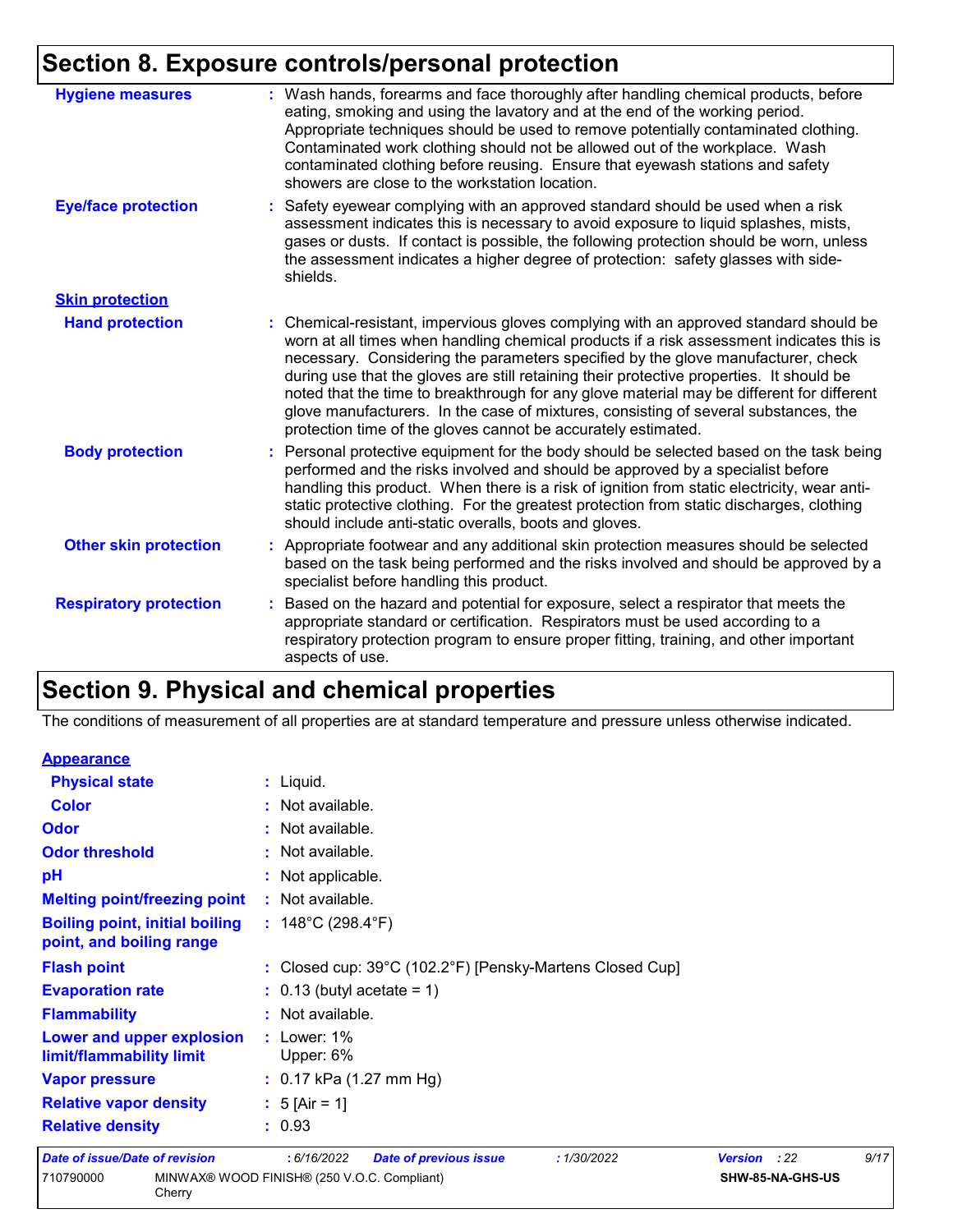# **Section 9. Physical and chemical properties**

| <b>Solubility</b>                                 | : Not available.                                               |
|---------------------------------------------------|----------------------------------------------------------------|
| <b>Partition coefficient: n-</b><br>octanol/water | : Not applicable.                                              |
| <b>Auto-ignition temperature</b>                  | : Not available.                                               |
| <b>Decomposition temperature</b>                  | : Not available.                                               |
| <b>Viscosity</b>                                  | Kinematic (40°C (104°F)): <20.5 mm <sup>2</sup> /s (<20.5 cSt) |
| <b>Molecular weight</b>                           | Not applicable.                                                |
| <b>Aerosol product</b>                            |                                                                |
| <b>Heat of combustion</b>                         | $: 16.769$ kJ/g                                                |

# **Section 10. Stability and reactivity**

| <b>Reactivity</b>                                   | : No specific test data related to reactivity available for this product or its ingredients.                                                                                                                                               |
|-----------------------------------------------------|--------------------------------------------------------------------------------------------------------------------------------------------------------------------------------------------------------------------------------------------|
| <b>Chemical stability</b>                           | : The product is stable.                                                                                                                                                                                                                   |
| <b>Possibility of hazardous</b><br><b>reactions</b> | : Under normal conditions of storage and use, hazardous reactions will not occur.                                                                                                                                                          |
| <b>Conditions to avoid</b>                          | : Avoid all possible sources of ignition (spark or flame). Do not pressurize, cut, weld,<br>braze, solder, drill, grind or expose containers to heat or sources of ignition. Do not<br>allow vapor to accumulate in low or confined areas. |
| <b>Incompatible materials</b>                       | : Reactive or incompatible with the following materials:<br>oxidizing materials                                                                                                                                                            |
| <b>Hazardous decomposition</b><br><b>products</b>   | : Under normal conditions of storage and use, hazardous decomposition products should<br>not be produced.                                                                                                                                  |

## **Section 11. Toxicological information**

#### **Information on toxicological effects**

**Acute toxicity**

| <b>Product/ingredient name</b>                 | <b>Result</b>                | <b>Species</b> | <b>Dose</b>            | <b>Exposure</b> |
|------------------------------------------------|------------------------------|----------------|------------------------|-----------------|
| Heavy Naphthenic Petroleum<br>Oil              | LD50 Oral                    | Rat            | >5000 mg/kg            |                 |
| Xylene, mixed isomers                          | <b>LC50 Inhalation Gas.</b>  | Rat            | 6700 ppm               | 4 hours         |
|                                                | LD50 Oral                    | Rat            | 4300 mg/kg             |                 |
| Methyl Ethyl Ketoxime                          | LD50 Oral                    | Rat            | 930 mg/kg              |                 |
| <b>Hydrotreated Heavy</b><br>Petroleum Naphtha | <b>LC50 Inhalation Vapor</b> | Rat            | 8500 mg/m <sup>3</sup> | 4 hours         |
|                                                | LD50 Oral                    | Rat            | >6 g/kg                |                 |
| Zirconium 2-Ethylhexanoate                     | LD50 Dermal<br>LD50 Oral     | Rabbit<br>Rat  | >5 g/kg<br>$>5$ g/kg   |                 |

#### **Irritation/Corrosion**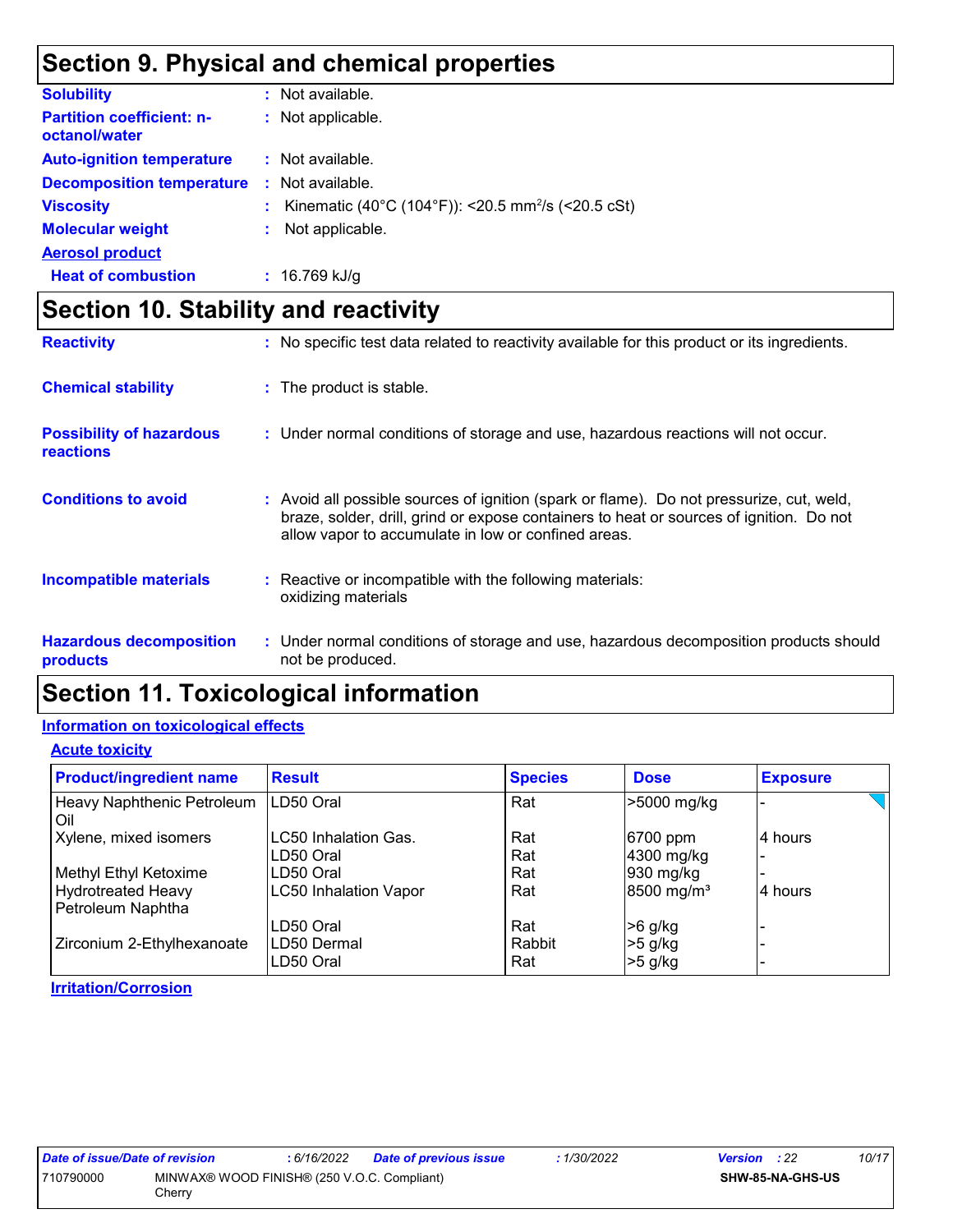# **Section 11. Toxicological information**

| <b>Product/ingredient name</b>    | <b>Result</b>            | <b>Species</b> | <b>Score</b> | <b>Exposure</b>      | <b>Observation</b>       |
|-----------------------------------|--------------------------|----------------|--------------|----------------------|--------------------------|
| Heavy Naphthenic Petroleum<br>Oil | Skin - Severe irritant   | Rabbit         |              | 500 mg               |                          |
| <b>Titanium Dioxide</b>           | Skin - Mild irritant     | Human          |              | 72 hours 300<br>ug I |                          |
| Xylene, mixed isomers             | Eyes - Mild irritant     | Rabbit         |              | $87 \text{ mg}$      |                          |
|                                   | Eyes - Severe irritant   | Rabbit         |              | 24 hours 5<br>mg     | -                        |
|                                   | Skin - Mild irritant     | Rat            |              | 8 hours 60 uL        |                          |
|                                   | Skin - Moderate irritant | Rabbit         |              | 24 hours 500         | $\blacksquare$           |
|                                   |                          |                |              | mg                   |                          |
|                                   | Skin - Moderate irritant | Rabbit         |              | $100\%$              | $\overline{\phantom{0}}$ |
| Methyl Ethyl Ketoxime             | Eyes - Severe irritant   | Rabbit         |              | 100 uL               | $\overline{\phantom{0}}$ |

#### **Sensitization**

Not available.

#### **Mutagenicity**

Not available.

#### **Carcinogenicity**

Not available.

#### **Classification**

| <b>Product/ingredient name</b> | <b>OSHA</b> | <b>IARC</b> | <b>NTP</b> |
|--------------------------------|-------------|-------------|------------|
| Titanium Dioxide               |             | 2B          |            |
| Xylene, mixed isomers          |             | - 2         |            |

#### **Reproductive toxicity**

Not available.

#### **Teratogenicity**

Not available.

#### **Specific target organ toxicity (single exposure)**

| <b>Name</b>                          | <b>Category</b> | <b>Route of</b><br>exposure | <b>Target organs</b>            |
|--------------------------------------|-----------------|-----------------------------|---------------------------------|
| Light Aliphatic Hydrocarbon          | Category 3      |                             | Respiratory tract<br>irritation |
|                                      | Category 3      |                             | Narcotic effects                |
| Mineral Spirits (Odorless)           | Category 3      |                             | Respiratory tract<br>irritation |
|                                      | Category 3      |                             | l Narcotic effects              |
| Xylene, mixed isomers                | Category 3      |                             | Respiratory tract<br>irritation |
| Methyl Ethyl Ketoxime                | Category 1      |                             | upper respiratory<br>tract      |
|                                      | Category 3      |                             | Narcotic effects                |
| Hydrotreated Heavy Petroleum Naphtha | Category 3      |                             | Respiratory tract<br>irritation |
|                                      | Category 3      |                             | l Narcotic effects              |

**Specific target organ toxicity (repeated exposure)**

| Date of issue/Date of revision                           |        | : 6/16/2022 | <b>Date of previous issue</b> | : 1/30/2022 | <b>Version</b> : 22 |                         | 11/17 |
|----------------------------------------------------------|--------|-------------|-------------------------------|-------------|---------------------|-------------------------|-------|
| 710790000<br>MINWAX® WOOD FINISH® (250 V.O.C. Compliant) |        |             |                               |             |                     | <b>SHW-85-NA-GHS-US</b> |       |
|                                                          | Cherrv |             |                               |             |                     |                         |       |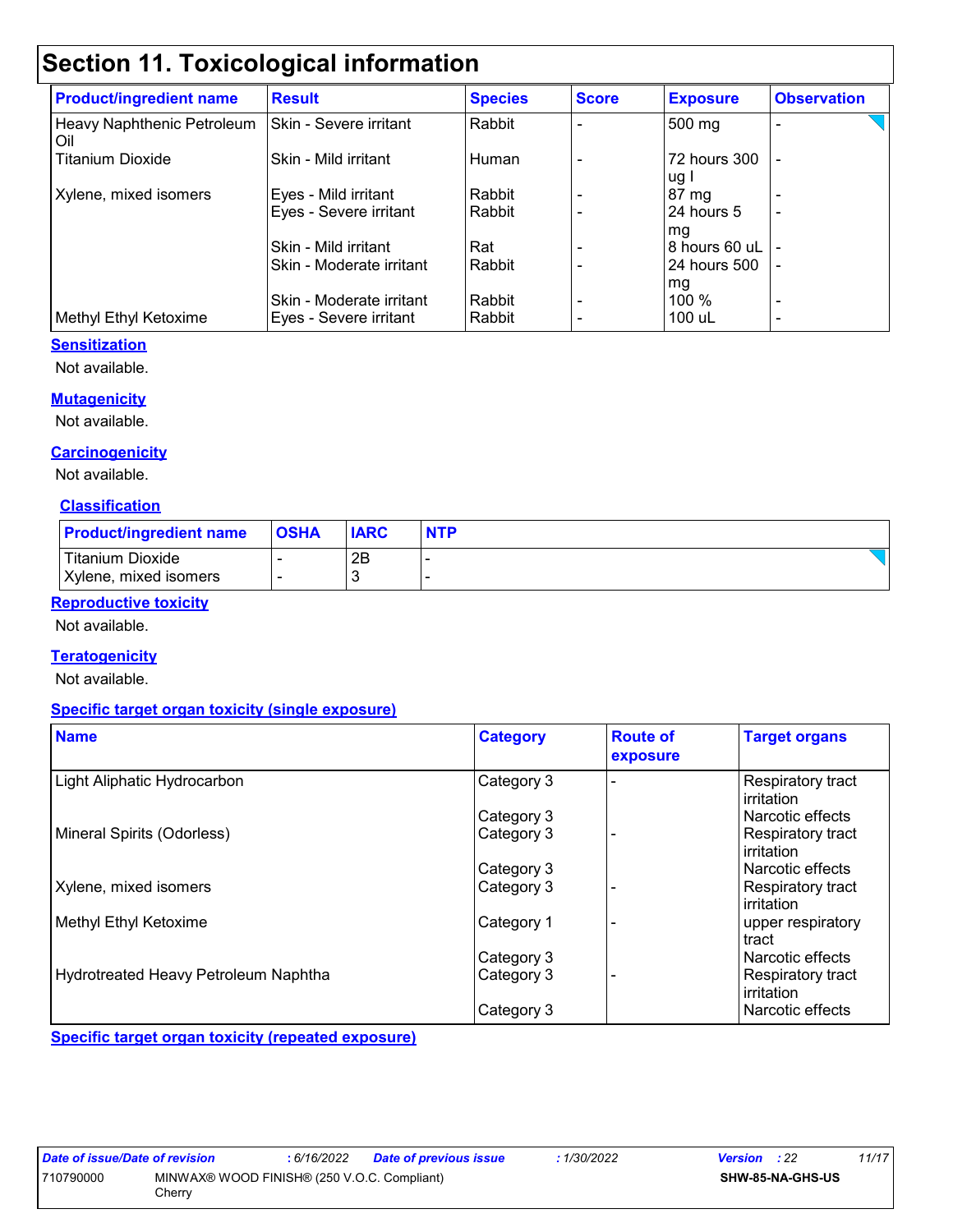# **Section 11. Toxicological information**

| <b>Name</b>                          | <b>Category</b> | <b>Route of</b><br>exposure | <b>Target organs</b> |
|--------------------------------------|-----------------|-----------------------------|----------------------|
| Light Aliphatic Hydrocarbon          | Category 2      |                             |                      |
| Mineral Spirits (Odorless)           | Category 2      |                             |                      |
| Xylene, mixed isomers                | Category 2      |                             |                      |
| Methyl Ethyl Ketoxime                | Category 2      |                             | blood system         |
| Hydrotreated Heavy Petroleum Naphtha | Category 2      |                             |                      |

#### **Aspiration hazard**

| <b>Name</b>                          | Result                                |
|--------------------------------------|---------------------------------------|
| Light Aliphatic Hydrocarbon          | <b>ASPIRATION HAZARD - Category 1</b> |
| Mineral Spirits (Odorless)           | <b>ASPIRATION HAZARD - Category 1</b> |
| Xylene, mixed isomers                | <b>ASPIRATION HAZARD - Category 1</b> |
| Hydrotreated Heavy Petroleum Naphtha | <b>ASPIRATION HAZARD - Category 1</b> |

#### **Information on the likely :** Not available.

#### **routes of exposure**

| <b>Potential acute health effects</b> |                                                     |  |  |
|---------------------------------------|-----------------------------------------------------|--|--|
| Eye contact                           | : No known significant effects or critical hazards. |  |  |
| <b>Inhalation</b>                     | : No known significant effects or critical hazards. |  |  |
| <b>Skin contact</b>                   | : May cause an allergic skin reaction.              |  |  |
| <b>Ingestion</b>                      | : May be fatal if swallowed and enters airways.     |  |  |

#### **Symptoms related to the physical, chemical and toxicological characteristics**

| <b>Eye contact</b>  | : No specific data.                                                                                                                                  |
|---------------------|------------------------------------------------------------------------------------------------------------------------------------------------------|
| <b>Inhalation</b>   | : Adverse symptoms may include the following:<br>reduced fetal weight<br>increase in fetal deaths<br>skeletal malformations                          |
| <b>Skin contact</b> | : Adverse symptoms may include the following:<br>irritation<br>redness<br>reduced fetal weight<br>increase in fetal deaths<br>skeletal malformations |
| Ingestion           | : Adverse symptoms may include the following:<br>nausea or vomiting<br>reduced fetal weight<br>increase in fetal deaths<br>skeletal malformations    |

#### **Delayed and immediate effects and also chronic effects from short and long term exposure**

| <b>Short term exposure</b>                                                                           |                    |
|------------------------------------------------------------------------------------------------------|--------------------|
| <b>Potential immediate</b><br>effects                                                                | $:$ Not available. |
| <b>Potential delayed effects : Not available.</b>                                                    |                    |
| Long term exposure                                                                                   |                    |
| <b>Potential immediate</b><br>effects                                                                | $:$ Not available. |
| <b>Potential delayed effects : Not available.</b>                                                    |                    |
| 1990年,1990年,1991年,1992年,1992年,1992年,1992年,1992年,1992年,1992年,1992年,1992年,1992年,1992年,1992年,1992年,1992 |                    |

#### **Potential chronic health effects**

| Date of issue/Date of revision |                                                       | : 6/16/2022 | Date of previous issue | : 1/30/2022             | <b>Version</b> : 22 | 12/17 |
|--------------------------------|-------------------------------------------------------|-------------|------------------------|-------------------------|---------------------|-------|
| 710790000                      | MINWAX® WOOD FINISH® (250 V.O.C. Compliant)<br>Cherrv |             |                        | <b>SHW-85-NA-GHS-US</b> |                     |       |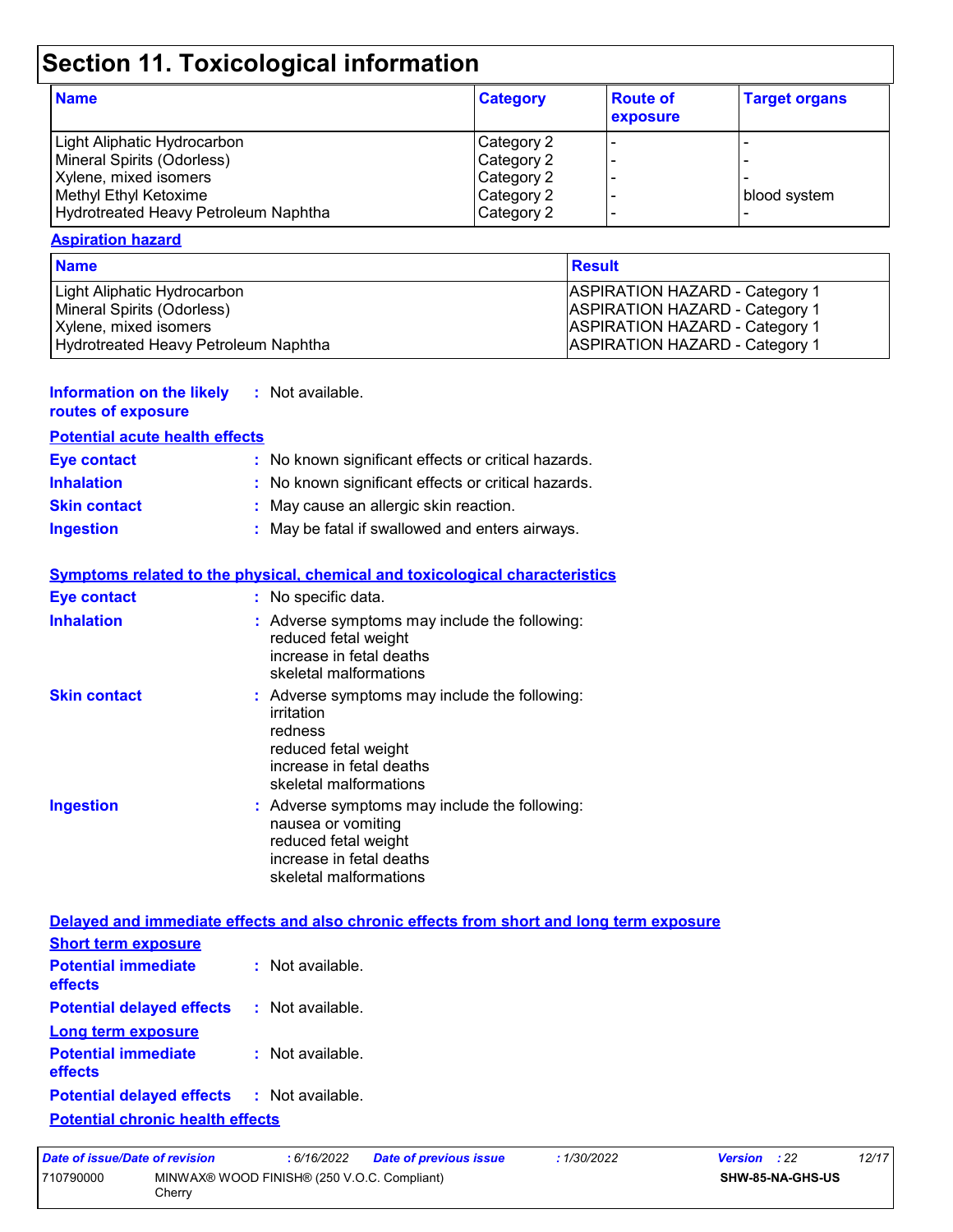# **Section 11. Toxicological information**

Not available.

| <b>General</b>               | : May cause damage to organs through prolonged or repeated exposure. Once<br>sensitized, a severe allergic reaction may occur when subsequently exposed to very low<br>levels. |
|------------------------------|--------------------------------------------------------------------------------------------------------------------------------------------------------------------------------|
| <b>Carcinogenicity</b>       | : Suspected of causing cancer. Risk of cancer depends on duration and level of<br>exposure.                                                                                    |
| <b>Mutagenicity</b>          | : No known significant effects or critical hazards.                                                                                                                            |
| <b>Teratogenicity</b>        | : Suspected of damaging the unborn child.                                                                                                                                      |
| <b>Developmental effects</b> | : No known significant effects or critical hazards.                                                                                                                            |
| <b>Fertility effects</b>     | : No known significant effects or critical hazards.                                                                                                                            |

#### **Numerical measures of toxicity** Not available. **Acute toxicity estimates**

### **Section 12. Ecological information**

#### **Toxicity**

| <b>Product/ingredient name</b> | Result                                                                  | <b>Species</b>                                                         | <b>Exposure</b>       |
|--------------------------------|-------------------------------------------------------------------------|------------------------------------------------------------------------|-----------------------|
| Light Aliphatic Hydrocarbon    | Acute LC50 2200 µg/l Fresh water                                        | Fish - Lepomis macrochirus                                             | 4 days                |
| Mineral Spirits (Odorless)     | Acute LC50 2200 µg/l Fresh water                                        | <b>Fish - Lepomis macrochirus</b>                                      | 4 days                |
| <b>Titanium Dioxide</b>        | Acute LC50 >1000000 µg/l Marine water                                   | <b>Fish - Fundulus heteroclitus</b>                                    | 196 hours             |
| Xylene, mixed isomers          | Acute LC50 8500 µg/l Marine water                                       | l Crustaceans - Palaemonetes<br>pugio                                  | 48 hours              |
| Methyl Ethyl Ketoxime          | Acute LC50 13400 µg/l Fresh water<br>Acute LC50 843000 µg/l Fresh water | <b>Fish - Pimephales promelas</b><br><b>Fish - Pimephales promelas</b> | 196 hours<br>96 hours |

#### **Persistence and degradability**

| <b>Product/ingredient name</b> | <b>Aquatic half-life</b> | <b>Photolysis</b> | Biodegradability |  |
|--------------------------------|--------------------------|-------------------|------------------|--|
| Xylene, mixed isomers          |                          |                   | Readily          |  |

#### **Bioaccumulative potential**

| <b>Product/ingredient name</b>                  | $\mathsf{LogP}_\mathsf{ow}$ | <b>BCF</b>                  | <b>Potential</b> |
|-------------------------------------------------|-----------------------------|-----------------------------|------------------|
| Xylene, mixed isomers                           |                             | 18.1 to 25.9                | low              |
| Methyl Ethyl Ketoxime<br>Hydrotreated Heavy     |                             | $12.5$ to 5.8<br>10 to 2500 | low<br>high      |
| Petroleum Naphtha<br>Zirconium 2-Ethylhexanoate |                             | 2.96                        | low              |

#### **Mobility in soil**

**Soil/water partition coefficient (K**<sub>oc</sub>)

**:** Not available.

**Other adverse effects** : No known significant effects or critical hazards.

| Date of issue/Date of revision |                                                       | : 6/16/2022 | <b>Date of previous issue</b> | 1/30/2022 | <b>Version</b> : 22 |                         | 13/17 |
|--------------------------------|-------------------------------------------------------|-------------|-------------------------------|-----------|---------------------|-------------------------|-------|
| 710790000                      | MINWAX® WOOD FINISH® (250 V.O.C. Compliant)<br>Cherrv |             |                               |           |                     | <b>SHW-85-NA-GHS-US</b> |       |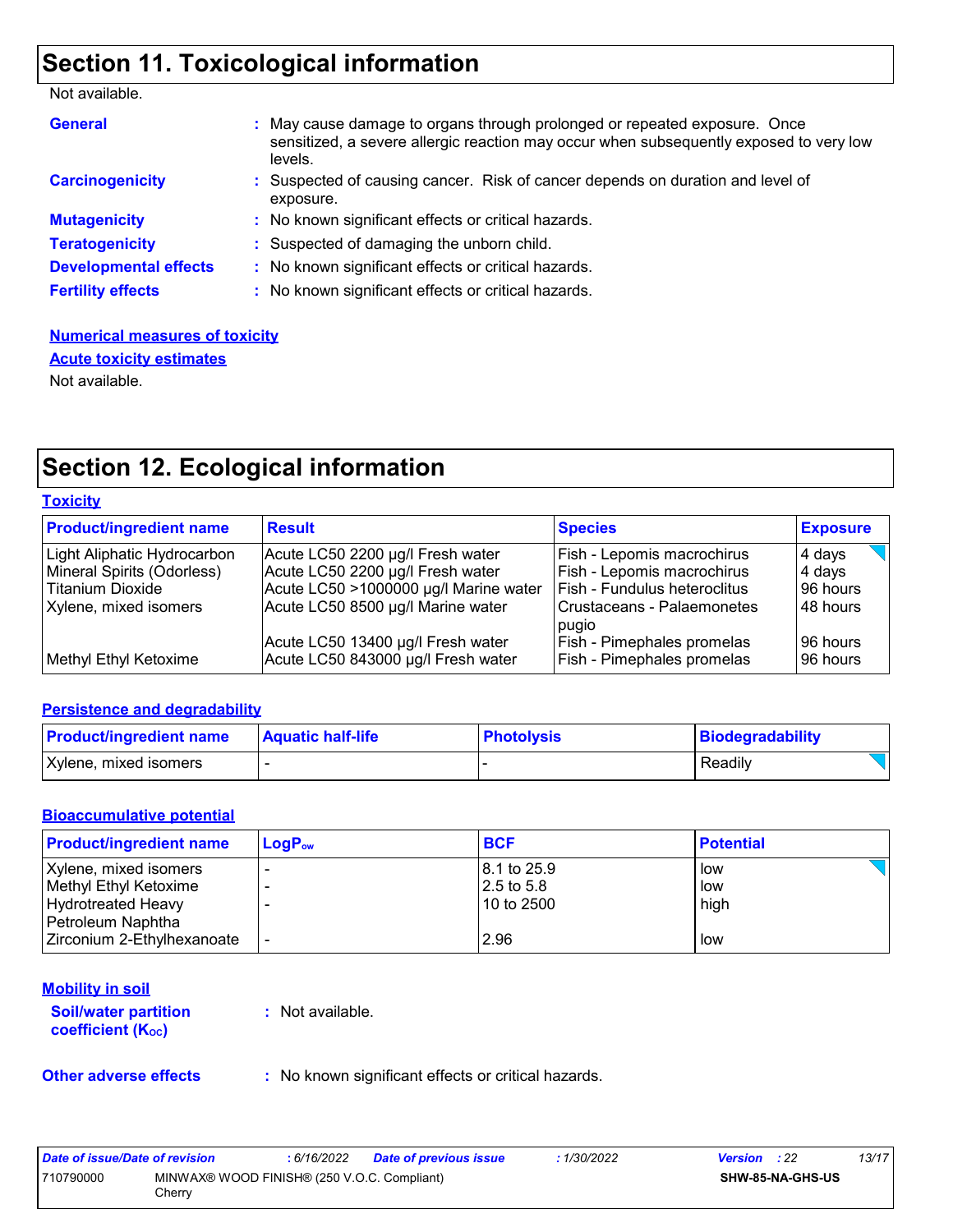### **Section 13. Disposal considerations**

**Disposal methods : This product contains a Significant New Use Rule (SNUR) Chemical. Do not allow this product to enter drains, sewers, wastewater treatment systems, groundwater, streams, lakes or ponds. See Environmental Data Sheet (EDS) for additional details.**

> The generation of waste should be avoided or minimized wherever possible. Disposal of this product, solutions and any by-products should at all times comply with the requirements of environmental protection and waste disposal legislation and any regional local authority requirements. Dispose of surplus and non-recyclable products via a licensed waste disposal contractor. Waste should not be disposed of untreated to the sewer unless fully compliant with the requirements of all authorities with jurisdiction. Waste packaging should be recycled. Incineration or landfill should only be considered when recycling is not feasible. This material and its container must be disposed of in a safe way. Care should be taken when handling emptied containers that have not been cleaned or rinsed out. Empty containers or liners may retain some product residues. Vapor from product residues may create a highly flammable or explosive atmosphere inside the container. Do not cut, weld or grind used containers unless they have been cleaned thoroughly internally. Avoid dispersal of spilled material and runoff and contact with soil, waterways, drains and sewers.

### **Section 14. Transport information**

|                                         | <b>DOT</b><br><b>Classification</b>                                                                                                                                                                                                                                                                                                      | <b>TDG</b><br><b>Classification</b>                                                                                                                 | <b>Mexico</b><br><b>Classification</b> | <b>IATA</b>    | <b>IMDG</b>                                |
|-----------------------------------------|------------------------------------------------------------------------------------------------------------------------------------------------------------------------------------------------------------------------------------------------------------------------------------------------------------------------------------------|-----------------------------------------------------------------------------------------------------------------------------------------------------|----------------------------------------|----------------|--------------------------------------------|
| <b>UN number</b>                        | <b>UN1263</b>                                                                                                                                                                                                                                                                                                                            | <b>UN1263</b>                                                                                                                                       | <b>UN1263</b>                          | <b>UN1263</b>  | <b>UN1263</b>                              |
| <b>UN proper</b><br>shipping name       | <b>PAINT</b>                                                                                                                                                                                                                                                                                                                             | <b>PAINT</b>                                                                                                                                        | <b>PAINT</b>                           | <b>PAINT</b>   | <b>PAINT</b>                               |
| <b>Transport</b><br>hazard class(es)    | $\mathbf{3}$                                                                                                                                                                                                                                                                                                                             | 3                                                                                                                                                   | $\mathfrak{S}$                         | 3              | $\mathbf{3}$                               |
| <b>Packing group</b>                    | $\mathop{\rm III}$                                                                                                                                                                                                                                                                                                                       | $\mathbf{III}$                                                                                                                                      | $\ensuremath{\mathsf{III}}\xspace$     | $\mathbf{III}$ | $\ensuremath{\mathsf{III}}\xspace$         |
| <b>Environmental</b><br>hazards         | No.                                                                                                                                                                                                                                                                                                                                      | No.                                                                                                                                                 | No.                                    | No.            | No.                                        |
| <b>Additional</b><br><b>information</b> | This product may<br>be re-classified as<br>"Combustible<br>Liquid," unless<br>transported by<br>vessel or aircraft.<br>Non-bulk<br>packages (less<br>than or equal to<br>119 gal) of<br>combustible<br>liquids are not<br>regulated as<br>hazardous<br>materials in<br>package sizes<br>less than the<br>product reportable<br>quantity. | Product classified<br>as per the<br>following sections<br>of the<br>Transportation of<br>Dangerous Goods<br>Regulations:<br>2.18-2.19 (Class<br>3). |                                        |                | <b>Emergency</b><br>schedules F-E, S-<br>E |
| Date of issue/Date of revision          | : 6/16/2022                                                                                                                                                                                                                                                                                                                              | <b>Date of previous issue</b>                                                                                                                       | :1/30/2022                             |                | 14/17<br>Version : 22                      |
| 710790000<br>Cherry                     | MINWAX® WOOD FINISH® (250 V.O.C. Compliant)                                                                                                                                                                                                                                                                                              |                                                                                                                                                     |                                        |                | SHW-85-NA-GHS-US                           |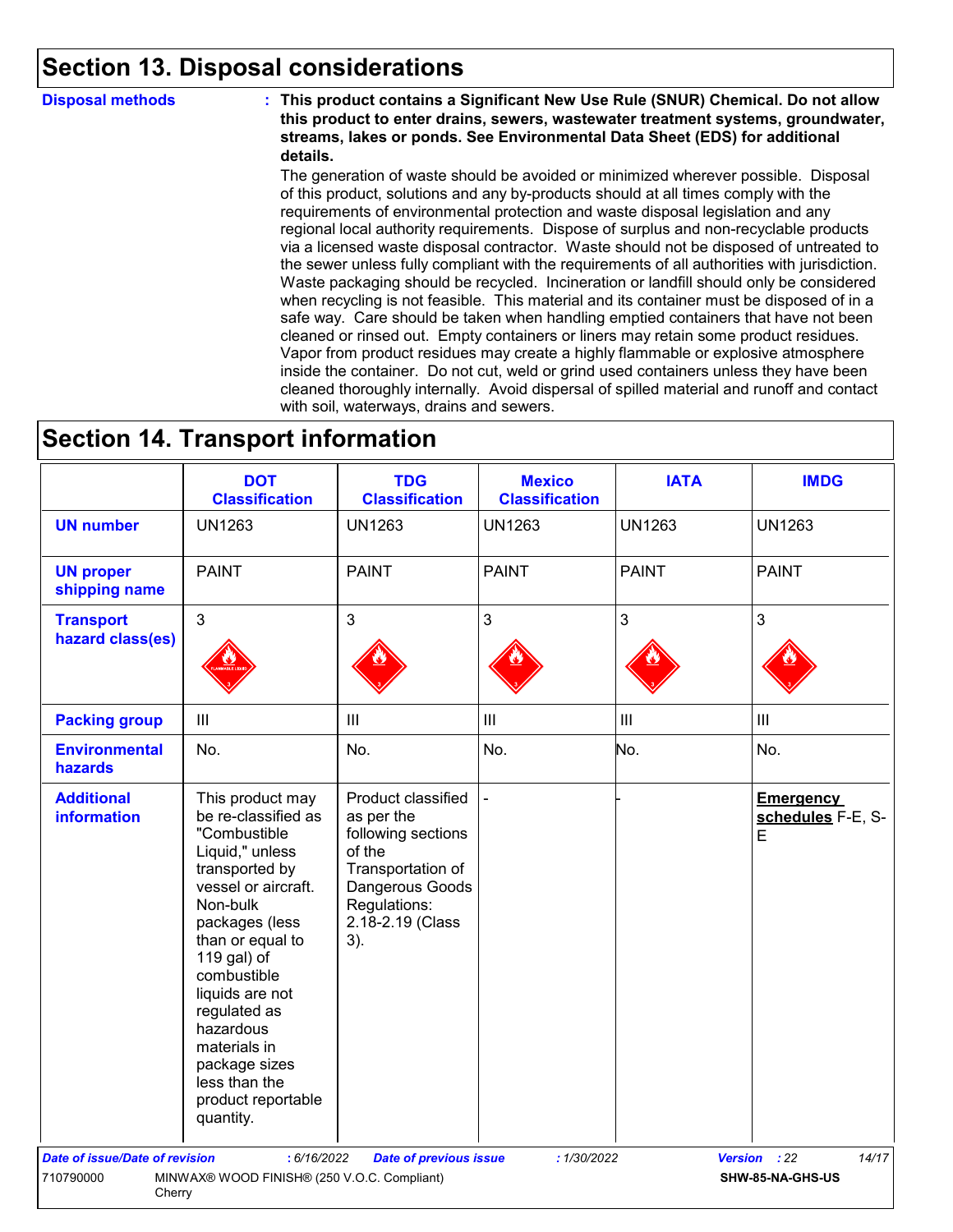|                                                          | <b>Section 14. Transport information</b>  |                                                        |                                                                                                                                                                     |              |                                                                                                                                                                                                                                                                                                                                                                                                                                          |
|----------------------------------------------------------|-------------------------------------------|--------------------------------------------------------|---------------------------------------------------------------------------------------------------------------------------------------------------------------------|--------------|------------------------------------------------------------------------------------------------------------------------------------------------------------------------------------------------------------------------------------------------------------------------------------------------------------------------------------------------------------------------------------------------------------------------------------------|
|                                                          | <b>ERG No.</b>                            | <b>ERG No.</b>                                         | <b>ERG No.</b>                                                                                                                                                      |              |                                                                                                                                                                                                                                                                                                                                                                                                                                          |
|                                                          | 128                                       | 128                                                    | 128                                                                                                                                                                 |              |                                                                                                                                                                                                                                                                                                                                                                                                                                          |
|                                                          |                                           |                                                        |                                                                                                                                                                     |              |                                                                                                                                                                                                                                                                                                                                                                                                                                          |
|                                                          |                                           |                                                        |                                                                                                                                                                     |              |                                                                                                                                                                                                                                                                                                                                                                                                                                          |
|                                                          |                                           |                                                        |                                                                                                                                                                     |              |                                                                                                                                                                                                                                                                                                                                                                                                                                          |
|                                                          |                                           |                                                        |                                                                                                                                                                     |              |                                                                                                                                                                                                                                                                                                                                                                                                                                          |
| <b>Transport in bulk according</b><br>to IMO instruments | Not available.                            | <b>Proper shipping name</b>                            | prior to shipment, and compliance with the applicable regulations is the sole<br>substances and on all actions in case of emergency situations.<br>: Not available. |              | consider container sizes. The presence of a shipping description for a particular<br>mode of transport (sea, air, etc.), does not indicate that the product is packaged<br>suitably for that mode of transport. All packaging must be reviewed for suitability<br>responsibility of the person offering the product for transport. People loading and<br>unloading dangerous goods must be trained on all of the risks deriving from the |
|                                                          | <b>Section 15. Regulatory information</b> |                                                        |                                                                                                                                                                     |              |                                                                                                                                                                                                                                                                                                                                                                                                                                          |
| <b>U.S. Federal regulations</b>                          |                                           |                                                        | : TSCA 5(a)2 final significant new use rules: Chlorodiazocarboxylate                                                                                                |              |                                                                                                                                                                                                                                                                                                                                                                                                                                          |
|                                                          | List name                                 |                                                        | <b>Chemical name</b>                                                                                                                                                | <b>Notes</b> |                                                                                                                                                                                                                                                                                                                                                                                                                                          |
|                                                          | use rules                                 | United States - TSCA 5(a)<br>2 - Final significant new | Chlorodiazocarboxylate                                                                                                                                              |              |                                                                                                                                                                                                                                                                                                                                                                                                                                          |
|                                                          |                                           |                                                        | lakes or ponds. See Environmental Data Sheet (EDS) for additional details.                                                                                          |              | This product contains a Significant New Use Rule (SNUR) Chemical. Do not allow this<br>product to enter drains, sewers, wastewater treatment systems, groundwater, streams,                                                                                                                                                                                                                                                              |
| <b>SARA 313</b>                                          |                                           |                                                        |                                                                                                                                                                     |              |                                                                                                                                                                                                                                                                                                                                                                                                                                          |

SARA 313 (40 CFR 372.45) supplier notification can be found on the Environmental Data Sheet.

#### **California Prop. 65**

WARNING: This product contains chemicals known to the State of California to cause cancer and birth defects or other reproductive harm.

### **International regulations**

| <b>International lists</b> | : Australia inventory (AIIC): Not determined.                |
|----------------------------|--------------------------------------------------------------|
|                            | China inventory (IECSC): Not determined.                     |
|                            | Japan inventory (CSCL): Not determined.                      |
|                            | Japan inventory (ISHL): Not determined.                      |
|                            | Korea inventory (KECI): Not determined.                      |
|                            | New Zealand Inventory of Chemicals (NZIoC): Not determined.  |
|                            | Philippines inventory (PICCS): Not determined.               |
|                            | Taiwan Chemical Substances Inventory (TCSI): Not determined. |
|                            | Thailand inventory: Not determined.                          |
|                            | Turkey inventory: Not determined.                            |
|                            | Vietnam inventory: Not determined.                           |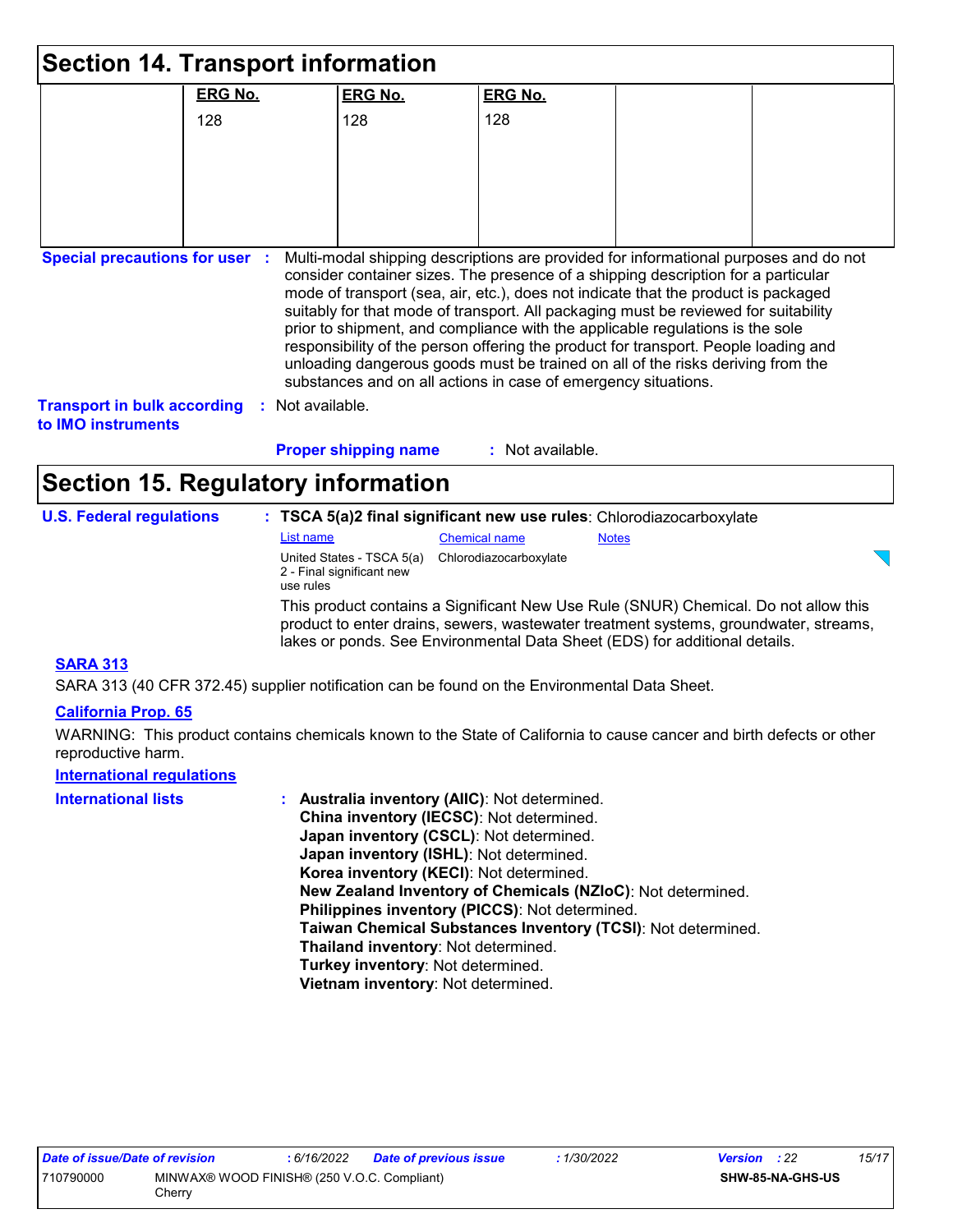### **Section 16. Other information**

**Hazardous Material Information System (U.S.A.)**



**The customer is responsible for determining the PPE code for this material. For more information on HMIS® Personal Protective Equipment (PPE) codes, consult the HMIS® Implementation Manual.**

**Caution: HMIS® ratings are based on a 0-4 rating scale, with 0 representing minimal hazards or risks, and 4 representing significant hazards or risks. Although HMIS® ratings and the associated label are not required on SDSs or products leaving a facility under 29 CFR 1910.1200, the preparer may choose to provide them. HMIS® ratings are to be used with a fully implemented HMIS® program. HMIS® is a registered trademark and service mark of the American Coatings Association, Inc.**

**Procedure used to derive the classification**

|                                   |                                                                                                                                                                                                                                 | <b>Classification</b>                                                                                                                                                                                                                                                                                                                                                                                                                                                                                                                                                                                               | <b>Justification</b> |  |
|-----------------------------------|---------------------------------------------------------------------------------------------------------------------------------------------------------------------------------------------------------------------------------|---------------------------------------------------------------------------------------------------------------------------------------------------------------------------------------------------------------------------------------------------------------------------------------------------------------------------------------------------------------------------------------------------------------------------------------------------------------------------------------------------------------------------------------------------------------------------------------------------------------------|----------------------|--|
| FLAMMABLE LIQUIDS - Category 3    | SKIN SENSITIZATION - Category 1<br><b>CARCINOGENICITY - Category 2</b><br><b>TOXIC TO REPRODUCTION - Category 2</b><br>SPECIFIC TARGET ORGAN TOXICITY (REPEATED EXPOSURE) - Category 2<br><b>ASPIRATION HAZARD - Category 1</b> |                                                                                                                                                                                                                                                                                                                                                                                                                                                                                                                                                                                                                     |                      |  |
| <b>History</b>                    |                                                                                                                                                                                                                                 |                                                                                                                                                                                                                                                                                                                                                                                                                                                                                                                                                                                                                     |                      |  |
| <b>Date of printing</b>           |                                                                                                                                                                                                                                 | : 6/16/2022                                                                                                                                                                                                                                                                                                                                                                                                                                                                                                                                                                                                         |                      |  |
| Date of issue/Date of<br>revision | : 6/16/2022                                                                                                                                                                                                                     |                                                                                                                                                                                                                                                                                                                                                                                                                                                                                                                                                                                                                     |                      |  |
| Date of previous issue            |                                                                                                                                                                                                                                 | : 1/30/2022                                                                                                                                                                                                                                                                                                                                                                                                                                                                                                                                                                                                         |                      |  |
| <b>Version</b>                    |                                                                                                                                                                                                                                 | : 22                                                                                                                                                                                                                                                                                                                                                                                                                                                                                                                                                                                                                |                      |  |
| <b>Key to abbreviations</b>       |                                                                                                                                                                                                                                 | $:$ ATE = Acute Toxicity Estimate<br><b>BCF</b> = Bioconcentration Factor<br>GHS = Globally Harmonized System of Classification and Labelling of Chemicals<br>IATA = International Air Transport Association<br>IBC = Intermediate Bulk Container<br><b>IMDG = International Maritime Dangerous Goods</b><br>LogPow = logarithm of the octanol/water partition coefficient<br>MARPOL = International Convention for the Prevention of Pollution From Ships, 1973<br>as modified by the Protocol of 1978. ("Marpol" = marine pollution)<br>$N/A = Not available$<br>SGG = Segregation Group<br>$UN = United Nations$ |                      |  |

**Indicates information that has changed from previously issued version.**

#### **Notice to reader**

**It is recommended that each customer or recipient of this Safety Data Sheet (SDS) study it carefully and consult resources, as necessary or appropriate, to become aware of and understand the data contained in this SDS and any hazards associated with the product. This information is provided in good faith and believed to be accurate as of the effective date herein. However, no warranty, express or implied, is given. The information presented here applies only to the product as shipped. The addition of any material can change the composition, hazards and risks of the product. Products shall not be repackaged, modified, or tinted except as specifically instructed by the manufacturer, including but not limited to the incorporation of products not specified by the manufacturer, or the use or addition of products in proportions not specified by the manufacturer. Regulatory requirements are subject to change and may differ between various locations and jurisdictions. The customer/buyer/user is responsible to ensure that his activities comply with all country, federal, state, provincial or local laws. The conditions for use of the product are not under the control of the manufacturer; the customer/buyer/user is** 

| Date of issue/Date of revision                           |  | : 6/16/2022 | Date of previous issue | : 1/30/2022 | <b>Version</b> : 22 |                         | 16/17 |
|----------------------------------------------------------|--|-------------|------------------------|-------------|---------------------|-------------------------|-------|
| 710790000<br>MINWAX® WOOD FINISH® (250 V.O.C. Compliant) |  |             |                        |             |                     | <b>SHW-85-NA-GHS-US</b> |       |
| Cherrv                                                   |  |             |                        |             |                     |                         |       |